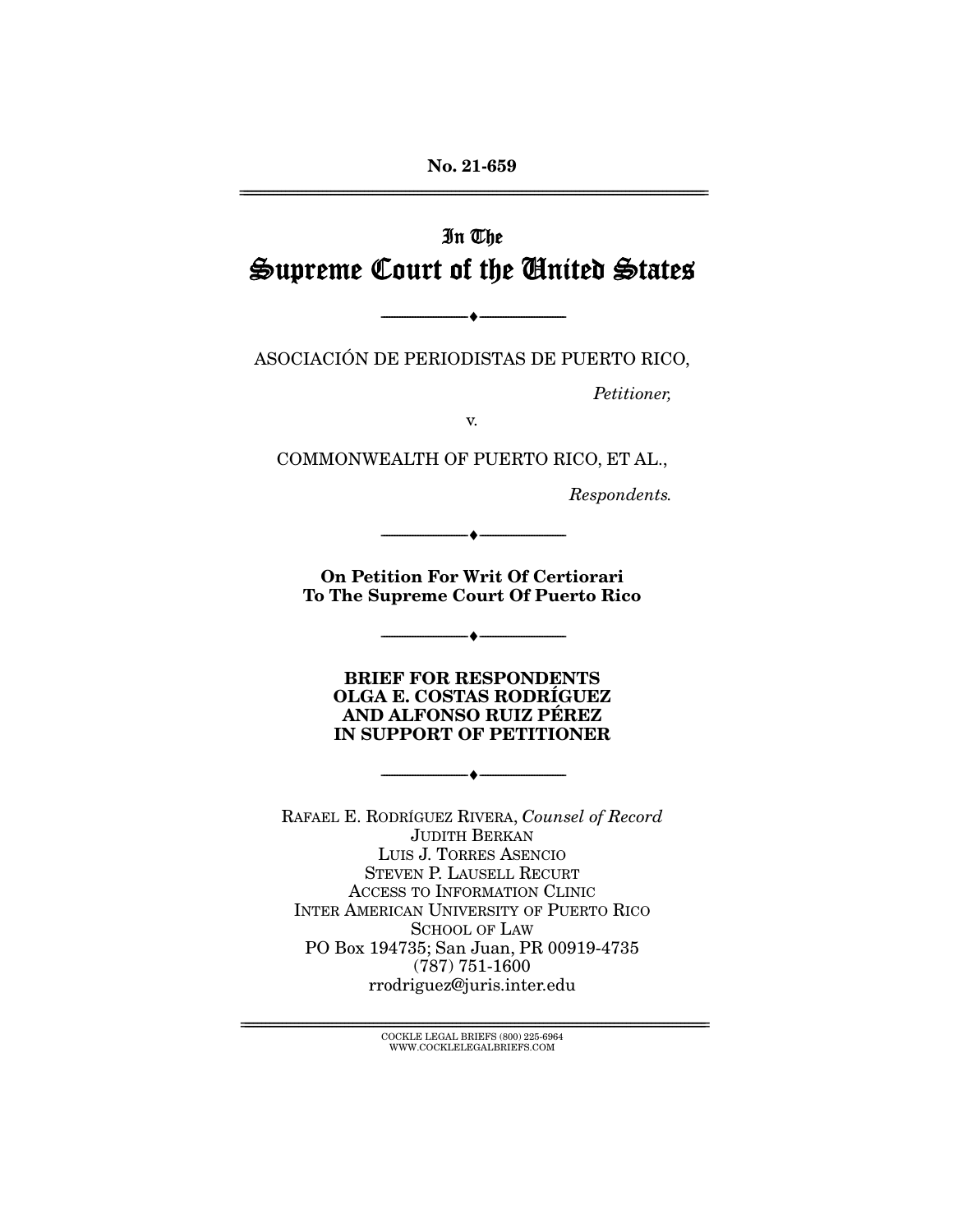### **QUESTIONS PRESENTED**

 1. Whether courts may summarily close judicial proceedings and deny access to the official recordings of those proceedings without determining whether the First Amendment public access right attaches to them.

 2. Whether Article 5.005 of Puerto Rico's Judiciary Act of 2003, 4 L.P.R.A. § 25e, as construed by the Puerto Rico Supreme Court to require automatic closure of all domestic violence proceedings and the official recordings of those proceedings, violates the First Amendment public access right under *Globe Newspaper Co. v. Superior Court*, 457 U.S. 596 (1982).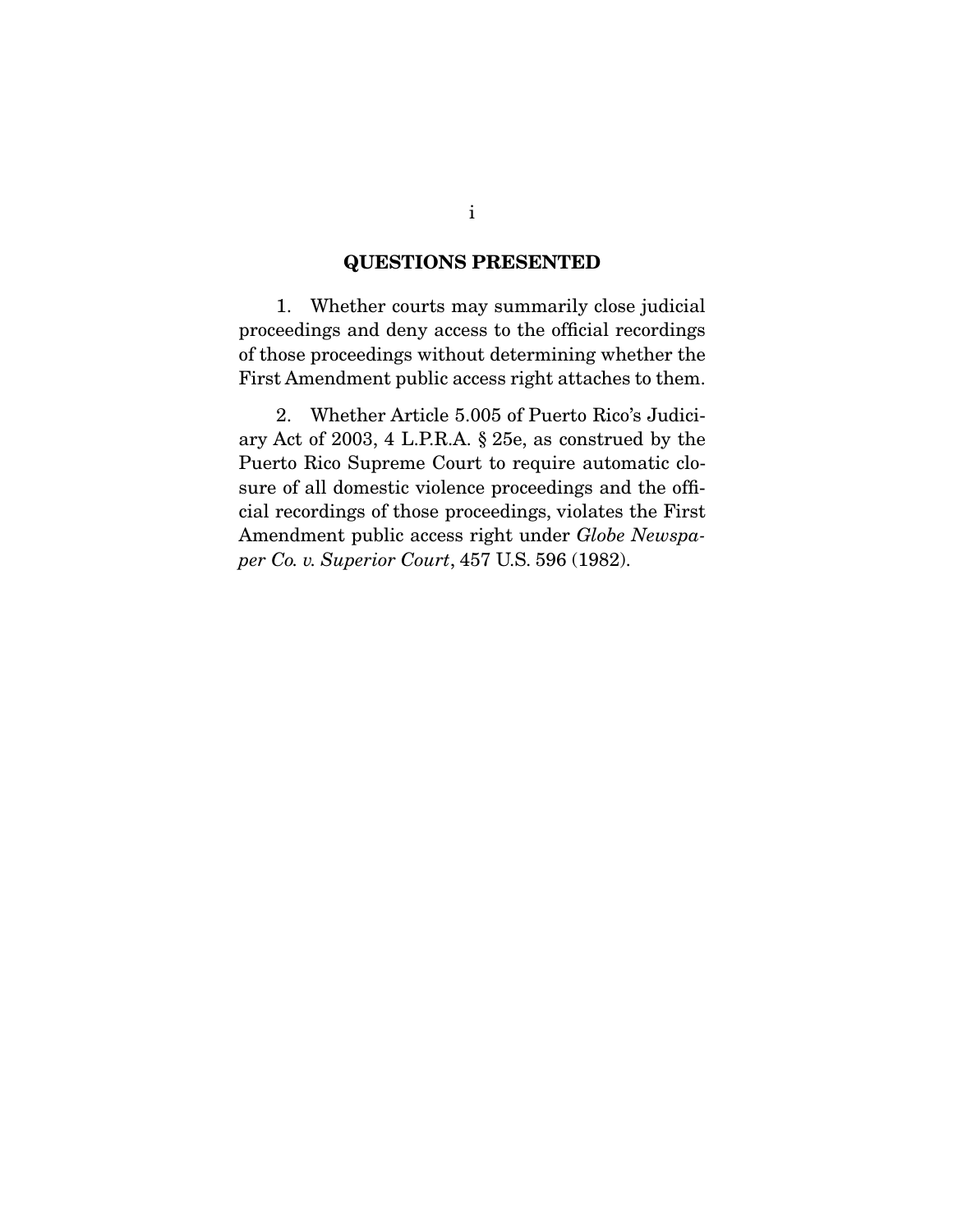## TABLE OF CONTENTS

|                                                                                                                                          | Page           |
|------------------------------------------------------------------------------------------------------------------------------------------|----------------|
| QUESTIONS PRESENTED                                                                                                                      | Ť              |
|                                                                                                                                          | ii             |
|                                                                                                                                          | iv             |
| OPINION AND ORDERS BELOW                                                                                                                 | $\mathbf{1}$   |
|                                                                                                                                          | $\overline{2}$ |
| CONSTITUTIONAL AND STATUTORY PROVI-                                                                                                      | $\overline{2}$ |
| STATEMENT OF THE CASE                                                                                                                    | 3              |
| А.                                                                                                                                       | 5              |
| <b>B.</b><br>Facts and Procedural History                                                                                                | 6              |
| The March 25-31, 2021 hearings<br>$\mathbf{1}$ .                                                                                         | 6              |
| Andrea Cristina Ruiz Costas' percep-<br>2.<br>tion of the process and murder                                                             | 7              |
| Noticel's and Overseas Press Club's<br>3.                                                                                                | 9              |
| 4.                                                                                                                                       | 10             |
| The Puerto Rico Supreme Court's sua<br>5.<br>sponte certification and immediate de-                                                      |                |
| nial of Petitioner's access motion                                                                                                       | 12             |
| REASONS FOR GRANTING THE WRIT                                                                                                            | 15             |
| The decision conflicts with this Court's ap-<br>А.<br>plication of the First Amendment right of<br>public access to criminal proceedings | 15             |

ii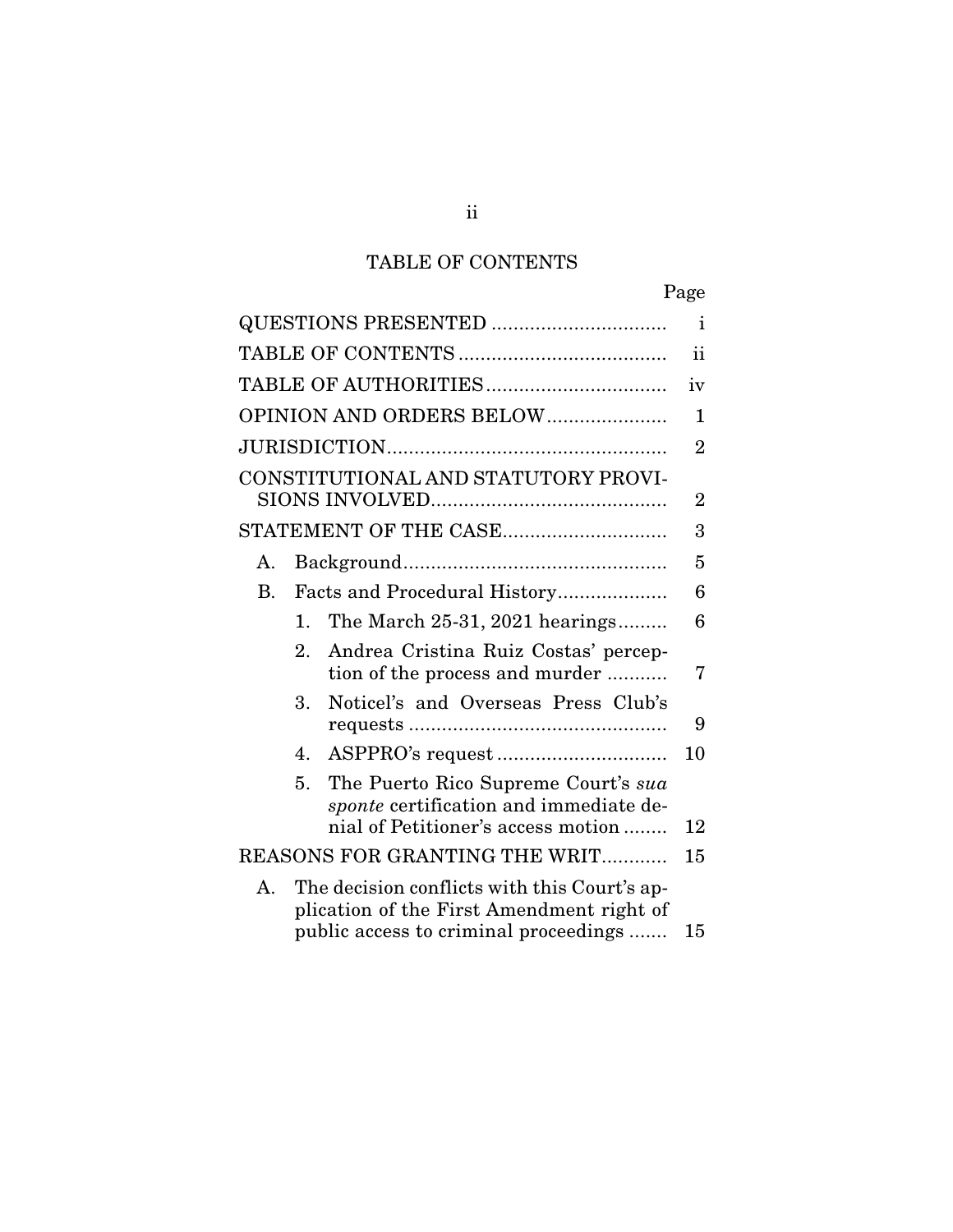# TABLE OF CONTENTS – Continued

Page

| В. | The decision conflicts with holdings of the<br>Courts of Appeals and state courts of last<br>resort finding a constitutional access right |    |
|----|-------------------------------------------------------------------------------------------------------------------------------------------|----|
| C. | The decision conflicts with this Court's<br>requirement that those asserting a consti-<br>tutional access right be afforded an oppor-     | 20 |
|    | D. The Supreme Court's asserted exclusion<br>interests haven been previously rejected                                                     | 21 |
|    |                                                                                                                                           |    |
|    |                                                                                                                                           |    |

iii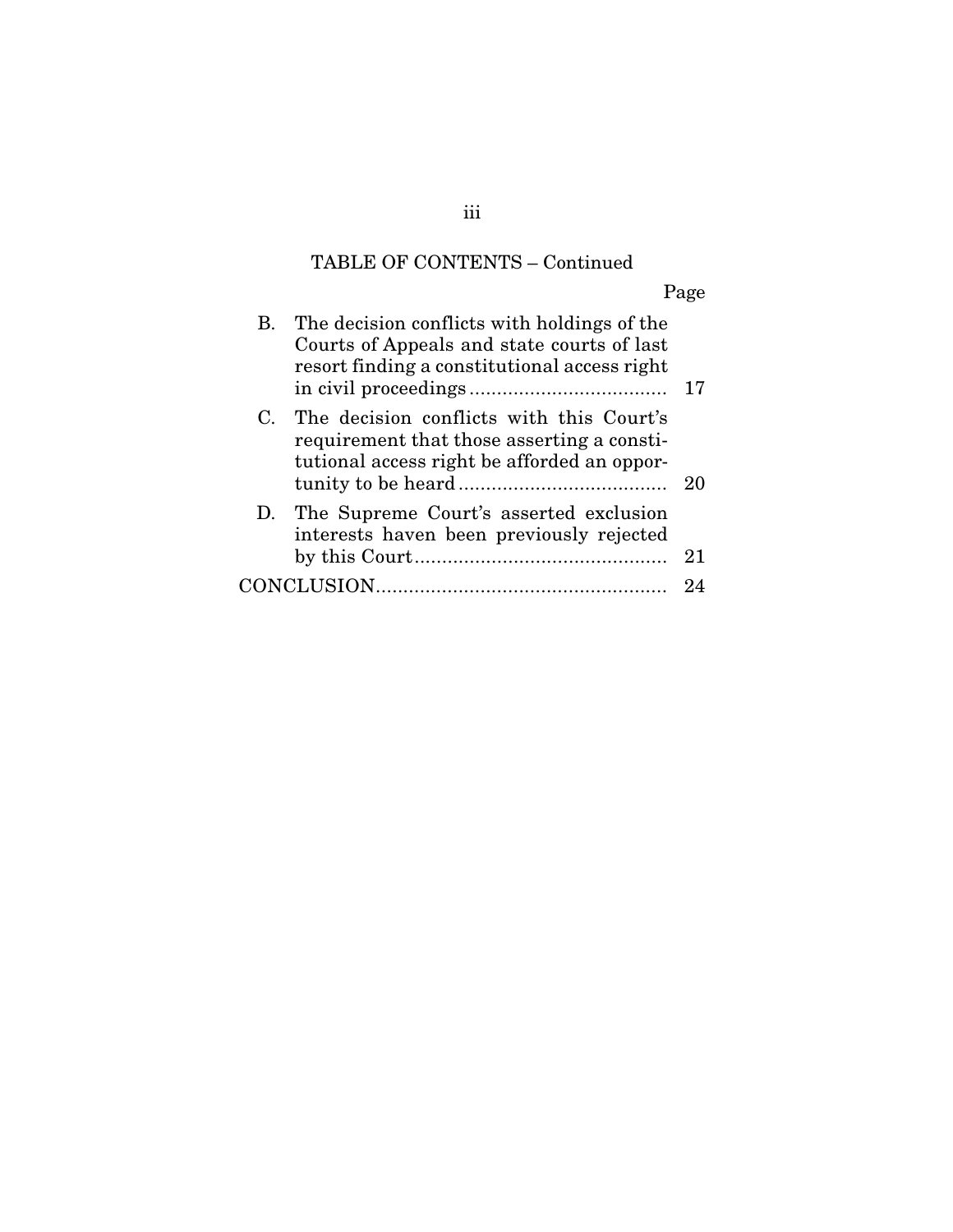## TABLE OF AUTHORITIES

# **CASES**

| Boston Herald, Inc. v. Sharpe, 737 N.E.2d 859                                                 |
|-----------------------------------------------------------------------------------------------|
| Brown & Williamson Tobacco Corp. v. FTC, 710                                                  |
| Courthouse News Serv. v. Brown, 908 F.3d 1063                                                 |
| Courthouse News Serv. v. Planet, 947 F.3d 581                                                 |
| Courthouse News Serv. v. Schaefer, 2021 U.S.<br>App. LEXIS 18863 (4th Cir. June 24, 2021)  18 |
| El Vocero de P.R. v. P.R., 508 U.S. 147 (1993) 14, 16, 17                                     |
| Ex Parte Capital U-Drive-It, Inc., 630 S.E.2d 464                                             |
| Fulana de Tal & Sutana de Cuál v. Demandado                                                   |
| Gannett Co. v. DePasquale, 443 U.S. 368 (1979) 20                                             |
| Globe Newspaper Co. v. Super. Ct., 457 U.S. 596                                               |
| In re Cont'l Ill. Sec. Litig., 732 F.2d 1302 (7th Cir.                                        |
| N.J. Div. of Youth & Family Servs. v. J.B., 576                                               |
| NBC Subsidiary (KNBC-TV), Inc. v. Superior                                                    |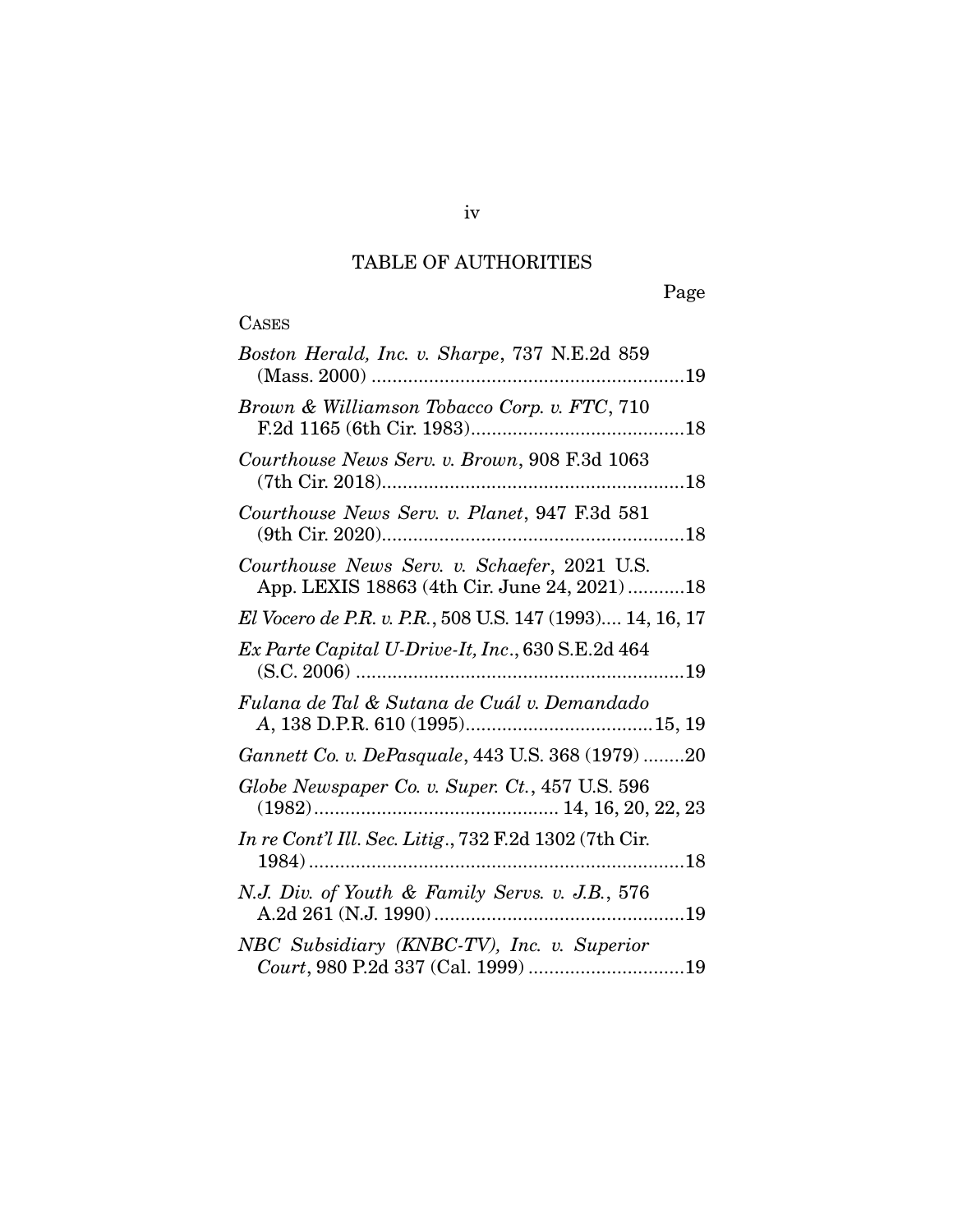| Newman v. Graddick, 696 F.2d 796 (11th Cir.                                                      |
|--------------------------------------------------------------------------------------------------|
| Press-Enterprise Co. v. Super. Ct., 464 U.S. 501                                                 |
| Press-Enterprise Co. v. Superior Ct., 478 U.S. 1                                                 |
| Publicker Indus. Inc. v. Cohen, 733 F.2d 1059 (3d                                                |
| Rapid City Journal v. Delaney, 804 N.W.2d 388                                                    |
| Richmond Newspapers, Inc. v. Virginia, 448 U.S.                                                  |
| Rushford v. New Yorker Magazine, Inc., 846 F.2d                                                  |
| Westmoreland v. CBS, 752 F.2d 16 (2d Cir. 1984)  18                                              |
| <b>CONSTITUTIONAL PROVISIONS</b>                                                                 |
|                                                                                                  |
| <b>STATUTES</b>                                                                                  |
|                                                                                                  |
| Domestic Abuse Prevention and Intervention Act,<br>Act No. 54 of August 15, 1989, as amended, 8  |
| Puerto Rico's Domestic Abuse Prevention and<br>Intervention Act, $\S 2.5$ , Act No. 54 of August |

v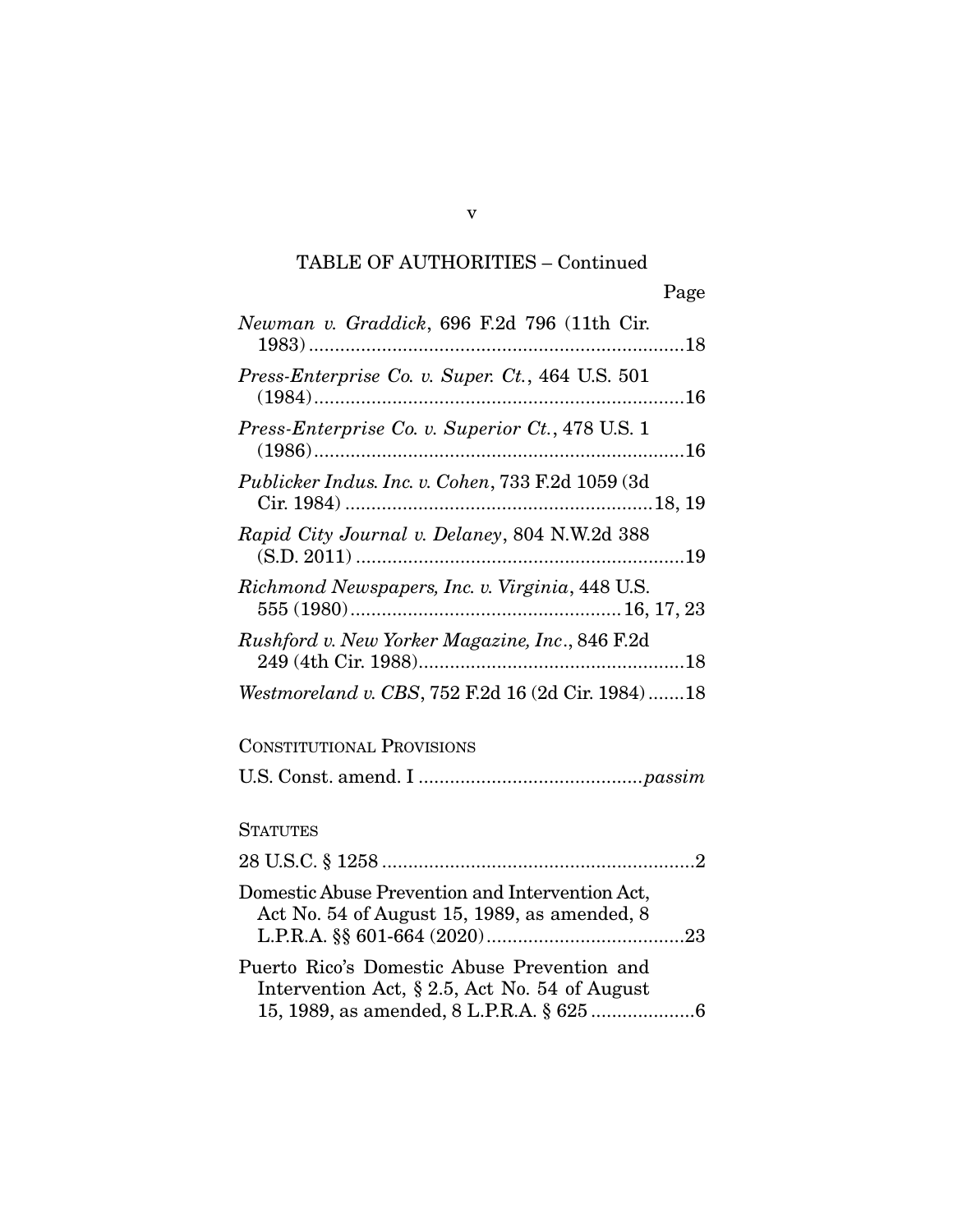|                                                                                                                                             | Page |
|---------------------------------------------------------------------------------------------------------------------------------------------|------|
|                                                                                                                                             |      |
|                                                                                                                                             |      |
| Puerto Rico's Judiciary Act of 2003, Art. 5.005, 4                                                                                          |      |
| Puerto Rico's Transparency and Expedited Pro-<br>cedure for Public Records Access Act, Art. 6,<br>Act No. 141 of 2019, 3 L.P.R.A. § 9916 11 |      |
| Statement of Motives of Act No. 3023                                                                                                        |      |

## RULES

## OTHER AUTHORITIES

| ¡De su propia voz!   Audio revela la angustia de<br>Andrea Ruiz Costas, TELEMUNDO PUERTO RICO<br>(May 4, 2021), https://www.telemundopr.com/                                                                                                              |
|-----------------------------------------------------------------------------------------------------------------------------------------------------------------------------------------------------------------------------------------------------------|
| noticias/puerto-rico/de-su-propia-voz-audio-                                                                                                                                                                                                              |
| revela-la-angustia-de-andrea-ruiz-costas/2210164/4, 8                                                                                                                                                                                                     |
| Aiola Virella, Familia de Andrea Ruiz Costas<br>pide se divulgen grabaciones de sus vistas ju-<br>diciales, METRO PUERTO RICO (May 5, 2021), https://<br>www.metro.pr/pr/noticias/2021/05/05/familia-<br>andrea-ruiz-costas-pide-se-divulgen-grabaciones- |
| 9, 21                                                                                                                                                                                                                                                     |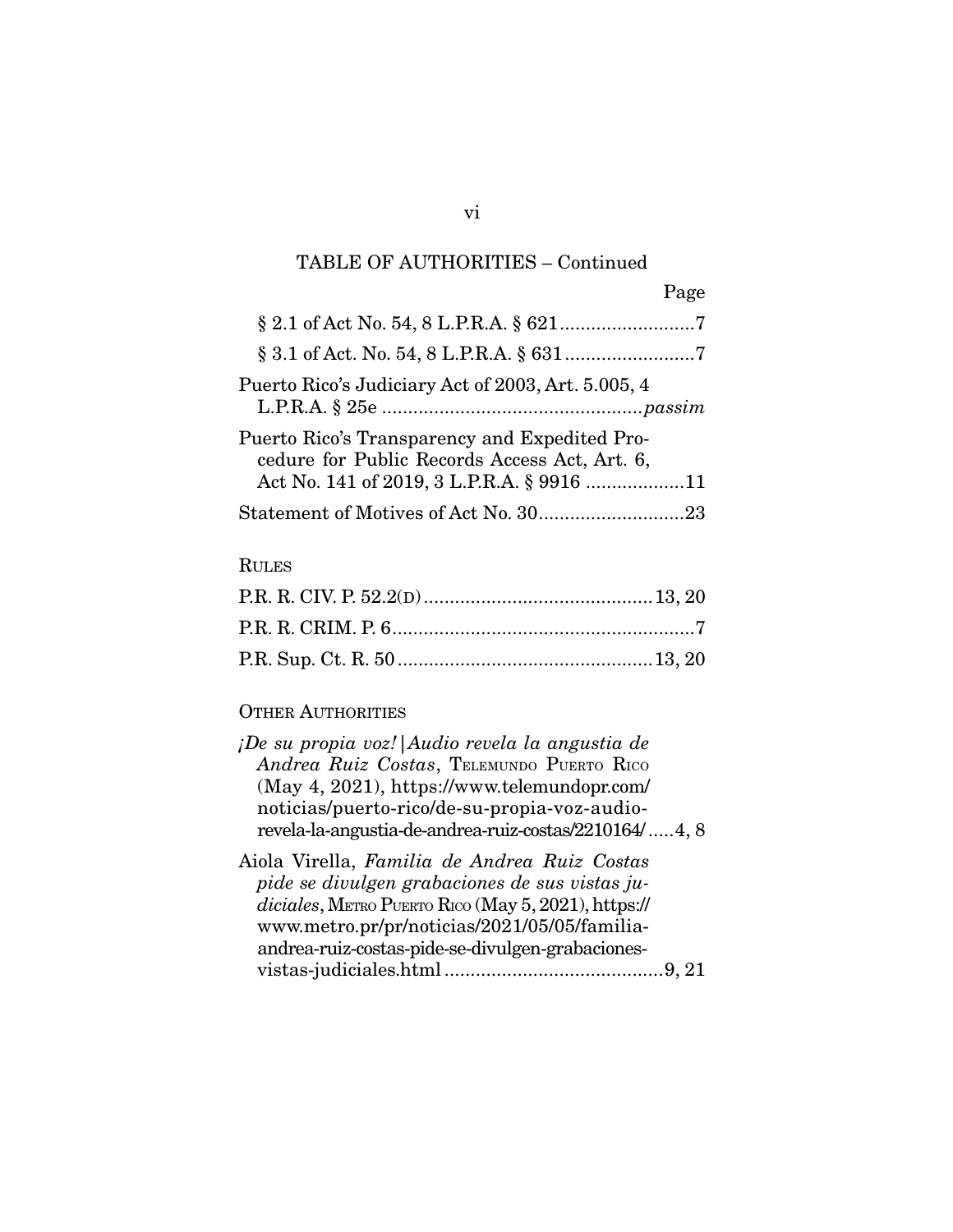| Ciencias Forenses identifica cuerpo hallado en<br>Cayey como el de Andrea Ruiz Costas, PRIMERA<br>HORA (Apr. 30, 2021), https://www.primerahora.<br>com/noticias/policia-tribunales/notas/ciencias-<br>forenses-identifica-cuerpo-hallado-en-cayey-como-                                                                                                                                                                                              |
|-------------------------------------------------------------------------------------------------------------------------------------------------------------------------------------------------------------------------------------------------------------------------------------------------------------------------------------------------------------------------------------------------------------------------------------------------------|
| Executive Order of the Governor of Puerto Rico,<br>Hon. Pedro R. Pierluisi, declaring a state of<br>emergency as a result of the rise in cases of gen-<br>der-based violence in Puerto Rico, OE-2021-013,<br>https://basecero.ogp.pr.gov/apex/apex_util.get_<br>blob?s=9325356982140&a=161&c=1120635546<br>95324788&p=15&k1=5793&k2=&ck=9tWTsH<br>1gFLukeFHOp7wq39VxBrOkxBCQi0Yld9CCRy<br>KMiI9NX_6upih_blQNkQ9rLztbK7qnhXYOr6<br>nqssfC2A&rt=IR<br>5 |
| Feminicidios, Desapariciones y Violencia de Género<br>2021, Observatorio de Equidad de Género PR,<br>(November 2021), 2-5, https://observatoriopr.<br>org/feminicidios<br>6                                                                                                                                                                                                                                                                           |
| Island of Impunity: Puerto Rico's Outlaw Police<br>Force, ACLU, 103 (June 2012), https://www.aclu.<br>org/files/assets/islandofimpunity_20120619.pdf5                                                                                                                                                                                                                                                                                                 |
| La persistencia de la indolencia: feminicidios en<br>Puerto Rico 2014-2018, Proyecto Matria &<br>Kilómetro 0 (November 2019), https://www.<br>kilometro0.org/s/La-persistencia-de-la-indolencia-<br>5                                                                                                                                                                                                                                                 |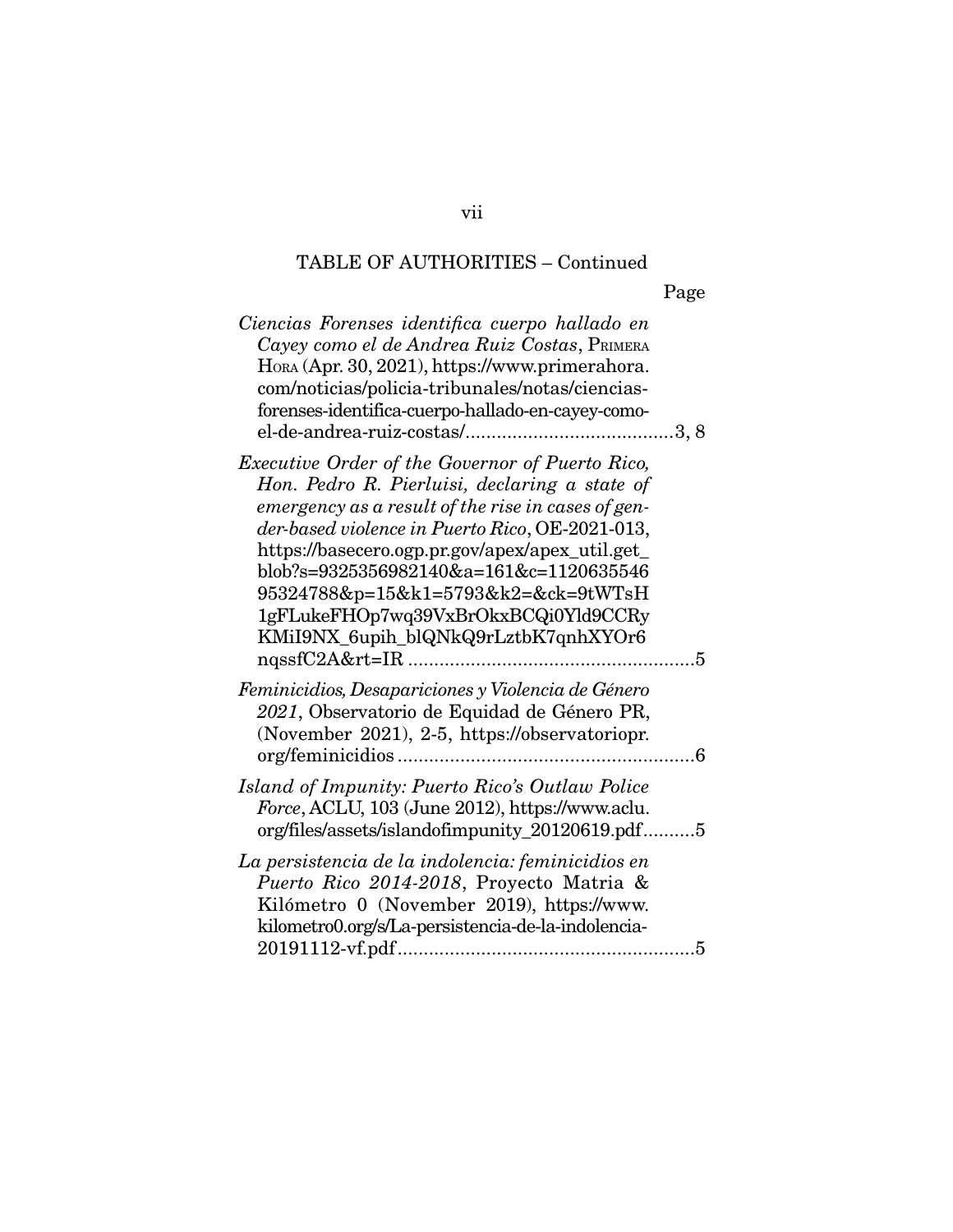| Lester Jiménez, Ocasio Santiago estaba aislado<br>en una celda al momento de quitarse la vida,<br>NOTICEL (Aug. 2, 2021), https://www.noticel.com/<br>ahora/20210802/ocasio-santiago-estaba-aislado-<br>en-una-celda-al-momento-de-quitarse-la-vida/8                                                     |
|-----------------------------------------------------------------------------------------------------------------------------------------------------------------------------------------------------------------------------------------------------------------------------------------------------------|
| Oscar J. Serrano, Conspiración de silencio en el<br>Poder Judicial sobre el manejo del caso An-<br>drea Ruiz Costas, NOTICEL (May 5, 2021), https://<br>www.noticel.com/tribunales/ahora/top-stories/<br>20210505/conspiracion-de-silencio-en-el-poder-<br>judicial-sobre-el-manejo-del-caso-andrea-ruiz- |
| "Que sea lo que Dios quiera": Andrea Ruiz Costas<br>ya estaba defraudada por el sistema judicial,<br>METRO PUERTO RICO (May 4, 2021), https://www.<br>metro.pr/pr/noticias/2021/05/04/que-sea-lo-que-<br>dios-quiera-andrea-ruiz-costas-ya-estaba-                                                        |
| Radican cargos por asesinato contra expareja de<br>Andrea Ruiz Costas, NOTIUNO (May 1, 2021),<br>https://www.notiuno.com/noticias/radican-cargos-<br>por-asesinato-contra-expareja-de-andrea-ruiz-<br>costas/article_efbbf360-aa81-11eb-912a-d7b5                                                         |
| Sara R. Marrero Cabán, Se despiden de Andrea<br>Ruiz Costas, Es Noricia (May 9, 2021), https://<br>esnoticiapr.com/se-despiden-de-andrea-ruiz-costas/21                                                                                                                                                   |

## viii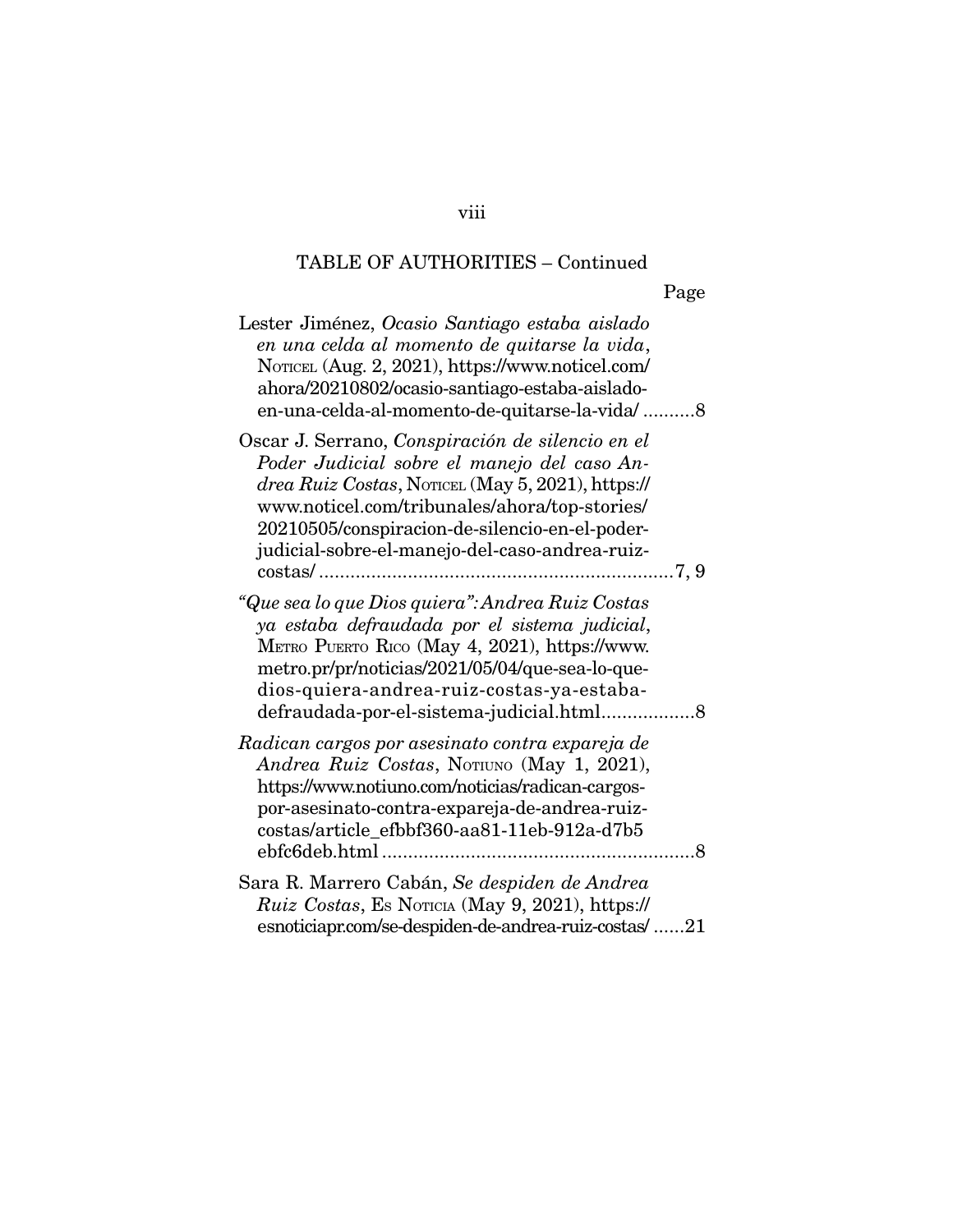#### **OPINION AND ORDERS BELOW**

The May 10, 2021 Judgment of the Supreme Court of Puerto Rico (Pet. App. 24a-46a) assuming jurisdiction over the case and dismissing Petitioner's request for court recordings is published at 2021 TSPR 64. It is not yet published in Decisiones de Puerto Rico. A certified English translation of the Judgment can be found at Pet. App. 1a-22a.

 The May 27, 2021 Resolution of the Supreme Court of Puerto Rico (Pet. App. 73a-75a) denying Petitioner's first motion for reconsideration is unpublished. A certified English translation of the Resolution can be found at Pet. App. 69a-71a.

 The June 4, 2021 Resolution of the Supreme Court of Puerto Rico (Pet. App. 80a-82a) denying Petitioner's second motion for reconsideration is unpublished. A certified English translation of the Resolution can be found at Pet. App. 76a-78a.

 The May 3, 2021 Protective Order issued by the Court of First Instance sealing the recordings at issue (Pet. App. 49a) is unpublished. A certified English translation of the Order can be found at Pet. App. 47a.

 The May 7, 2021 Order of the Court of First Instance scheduling a hearing on Petitioner's request (Pet. App. 55a-58a) is unpublished. A certified English translation of the Order can be found at Pet. App. 50a-53a.

--------------------------------- ♦ ---------------------------------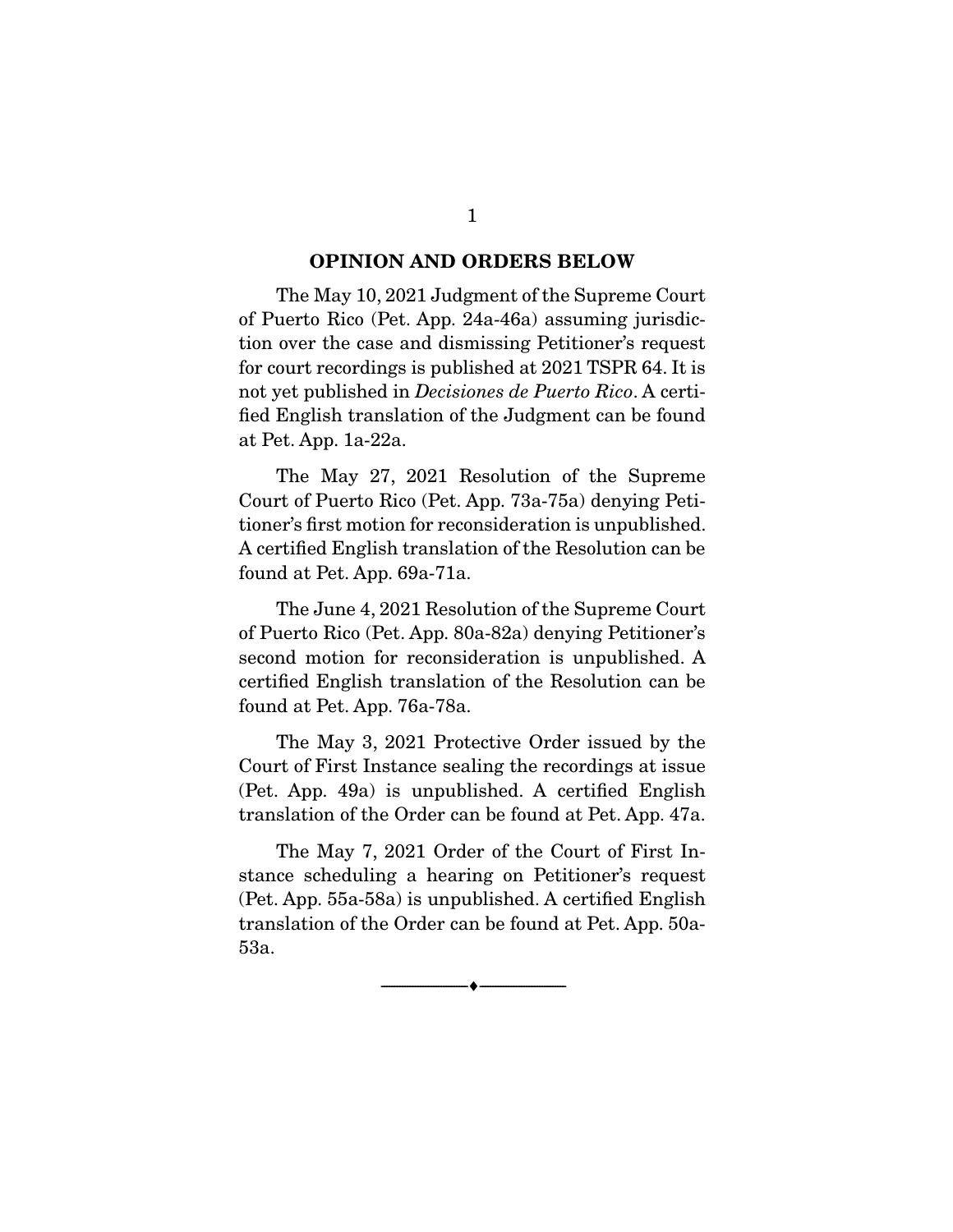#### **JURISDICTION**

The judgment of the Supreme Court Puerto Rico was entered on May 10, 2021. Pet. App. 1a-22a. The Puerto Rico Supreme Court issued two Resolutions denying Petitioner's timely requests for reconsideration (Pet. App. 137a-154a, 175a-188a) on May 27, 2021 and June 4, 2021. Pet. App. 69a-71a, 76a-78a.

 Pursuant to this Court's Order, 589 U.S. (Mar. 19, 2020) and Order, 594 U.S. (July 19, 2021), this Petition is timely filed within 150 days from the denial of Petitioner's second motion for reconsideration on June 4, 2021. The jurisdiction of this Court rests on 28 U.S.C. § 1258.

## **CONSTITUTIONAL AND STATUTORY PROVISIONS INVOLVED**

--------------------------------- ♦ ---------------------------------

The First Amendment to the United States Constitution states that "Congress shall make no law respecting an establishment of religion, or prohibiting the free exercise thereof; or abridging the freedom of speech, or of the press; or the right of the people peaceably to assemble, and to petition the Government for a redress of grievances." U.S. Const. amend. 1.

 Article 5.005 of Puerto Rico's Judiciary Act of 2003, 4 L.P.R.A. § 25e provides in relevant part:

The Judicial Branch shall designate specialized courtrooms with public access controls in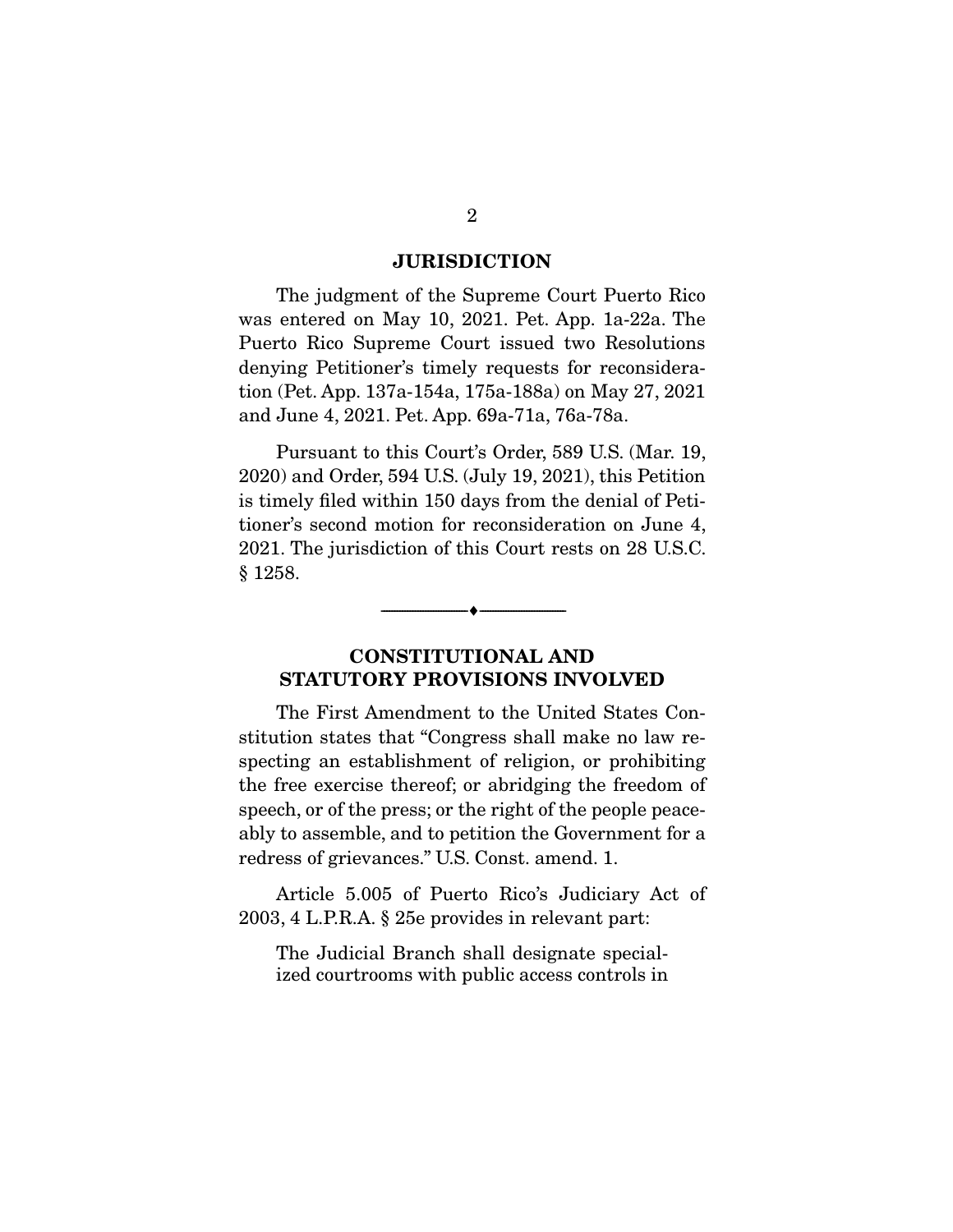all judicial regions to hear cases of domestic abuse.

Domestic abuse cases shall be heard in a courtroom specifically designated therefor in each Judicial Region pursuant to Act No. 54 of August 15, 1989, as amended, known as the 'Domestic Abuse Prevention and Intervention Act.' This courtroom shall have public access controls to safeguard the identity of the victim, and the Judge presiding the specialized courtroom shall have discretion to determine which persons shall have access thereto.



--------------------------------- ♦ ---------------------------------

Andrea Cristina Ruiz Costas was brutally murdered by her ex-partner, Miguel Ocasio Santiago. Her partially burned body was found on April 29, 2021, at the side of a rural road located in the Municipality of Cayey, just a few days after Respondents Olga E. Costas Rodríguez and Alfonso Ruiz Pérez, her parents, found out she was missing.1

 At the time, Respondents were unaware that just over a month earlier, their daughter had sought an order of protection from Mr. Ocasio Santiago at the Caguas Court of First Instance, appearing in three

<sup>1</sup> Ciencias Forenses identifica cuerpo hallado en Cayey como el de Andrea Ruiz Costas, PRIMERA HORA (Apr. 30, 2021), https:// www.primerahora.com/noticias/policia-tribunales/notas/cienciasforenses-identifica-cuerpo-hallado-en-cayey-como-el-de-andrea-ruizcostas/.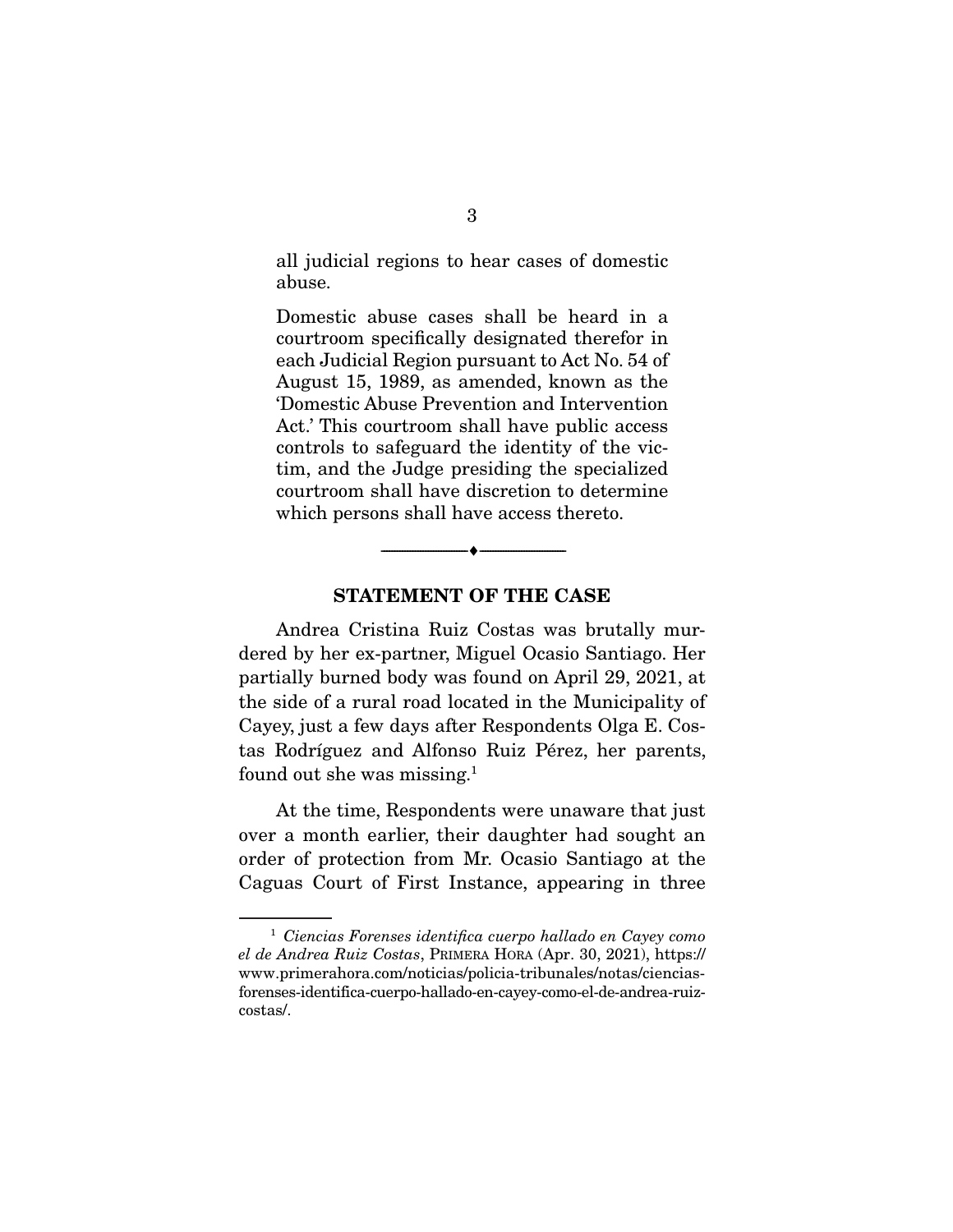hearings held between March 25 and March 31, 2021. Two of the hearings dealt with Ms. Ruiz Costas' petition for a restraining order against her abuser; the third sought an order for Mr. Ocasio Santiago's arrest. None of the petitions were granted. In a voice message left to a friend during that time frame, she expressed frustration and disappointment with how the courts had treated her and stressed that she feared for her safety and lack of control over her life.<sup>2</sup>

 This case deals with the Asociación de Periodistas de Puerto Rico (ASPPRO)'s request – with the support of Respondents, the surviving parents of Ms. Ruiz Costas – of access to the sealed court recordings of the three proceedings. While the Caguas Court of First Instance scheduled a hearing to address Petitioner's petition, and cited Respondents to appear, it was cancelled by order of the Supreme Court of Puerto Rico which issued a *sua sponte* Judgment, holding that pursuant to Article 5.005 of Puerto Rico's Judiciary Act of 2003, all judicial proceedings involving allegations of domestic abuse must be closed to the press and public, without exception. In light of the absolute nature of the decision below, even Respondents' access to the court recordings is now foreclosed: according to the Puerto Rico Supreme Court, no one, not even a party to the proceeding, or her next of kin, can obtain access to those records.

 $2$  iDe su propia voz! Audio revela la angustia de Andrea Ruiz Costas, TELEMUNDO PUERTO RICO (May 4, 2021), https://www. telemundopr.com/noticias/puerto-rico/de-su-propia-voz-audio-revelala-angustia-de-andrea-ruiz-costas/2210164/.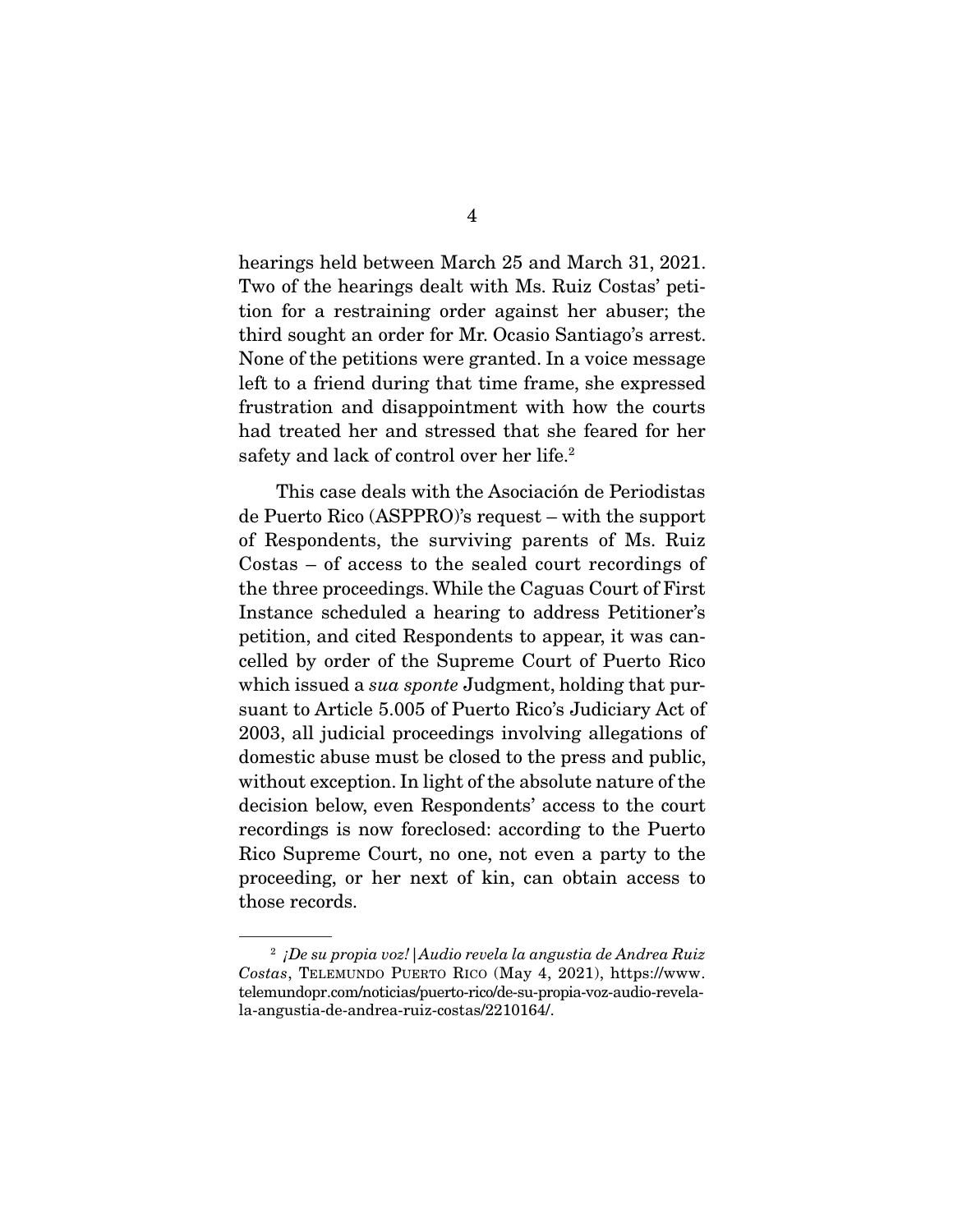#### **A. Background**

 This case arises against the backdrop of rampant domestic and gender-based violence in Puerto Rico. A 2012 report by the American Civil Liberties Union found that "Puerto Rico has the highest per capita rate in the world of women over 14 killed by their partners."3 The report also found that "107 women were killed by their intimate partners" from 2007 to 2011.<sup>4</sup> A 2019 joint report by Proyecto Matria, a non-profit organization that provides interdisciplinary services to victims of gender violence, and Kilómetro 0, a local, non-governmental police watchdog, showed that the problem continues. While stressing a high probability of underreporting due to lack of transparency and access to information concerns, the report still confirmed that, from 2014 to 2018, at least 75 women were killed by their intimate partners.<sup>5</sup>

 The Government of Puerto Rico has promised action on the matter, declaring a state of emergency as a result of the rise in cases of gender-based violence in January of 2021.6 However, the Observatorio de

<sup>3</sup> Island of Impunity: Puerto Rico's Outlaw Police Force, ACLU, 103 (June 2012), https://www.aclu.org/files/assets/islandof impunity\_20120619.pdf.

 $4$  Id.

 $5$  La persistencia de la indolencia: feminicidios en Puerto Rico 2014-2018, Proyecto Matria & Kilómetro 0, 26-27 (November 2019), https://www.kilometro0.org/s/La-persistencia-de-la-indolencia-20191112-vf.pdf.

<sup>6</sup> Executive Order of the Governor of Puerto Rico, Hon. Pedro R. Pierluisi, declaring a state of emergency as a result of the rise in cases of gender-based violence in Puerto Rico, OE-2021-013,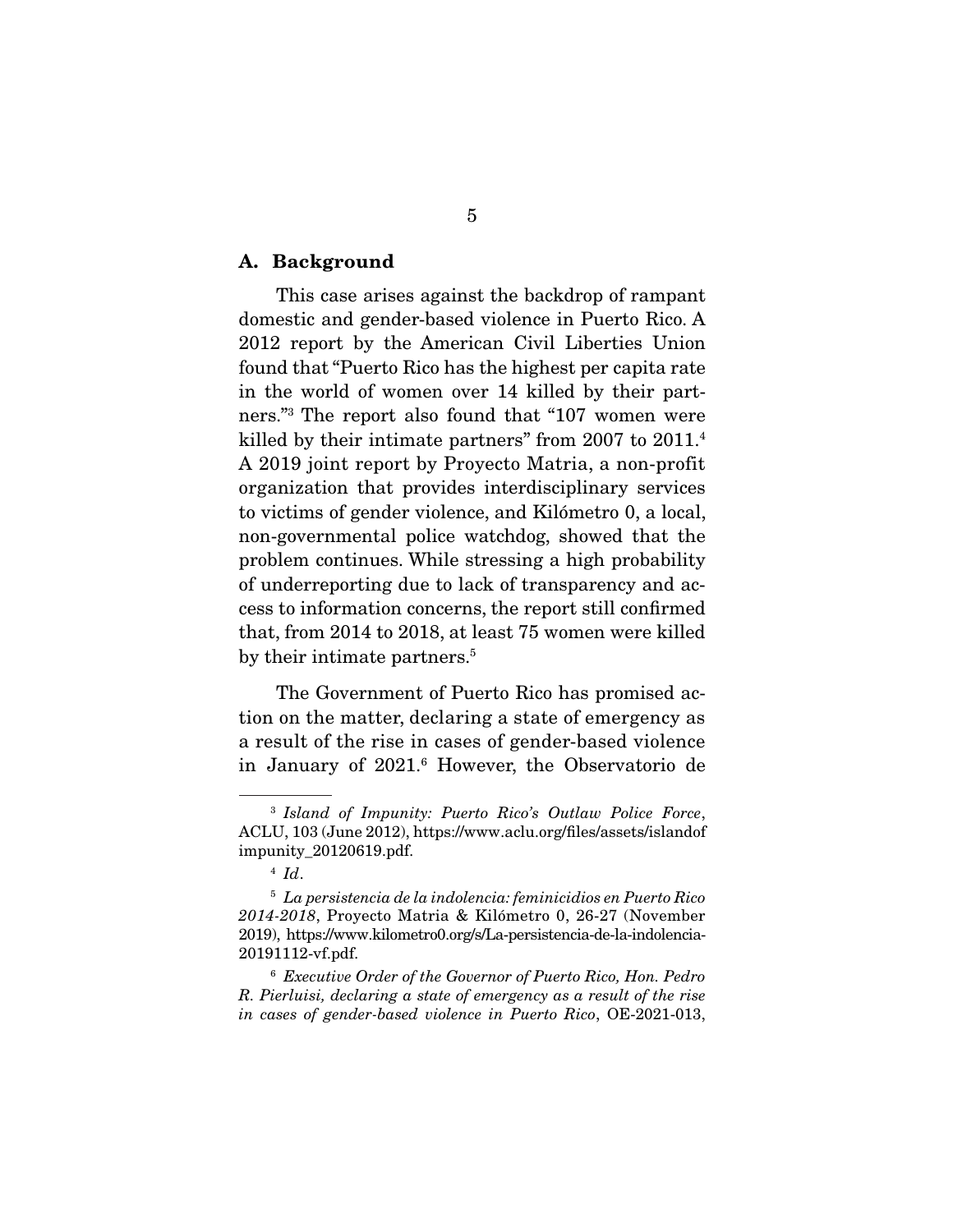Equidad de Género de Puerto Rico, a joint project created by a coalition of human rights and feminist organizations in Puerto Rico, and tasked with monitoring and analyzing the situation of gender violence in Puerto Rico, has documented that at least 11 women have been killed by their intimate partners so far in 2021. Andrea Cristina Ruiz Costas is victim number 5 in the report.7

#### **B. Facts and Procedural History**

#### **1. The March 25-31, 2021 hearings**

 On March 25, 2021, Ms. Ruiz Costas initiated an ex parte civil proceeding, in the Caguas Court of First Instance, seeking a provisional restraining order against her ex-partner and abuser, Miguel Ocasio Santiago, pursuant to Section 2.5 of Puerto Rico's Domestic Abuse Prevention and Intervention Act, Act No. 54 of August 15, 1989, as amended, 8 L.P.R.A. § 625. After hearing her testimony, the court denied her request for immediate relief and scheduled a hearing for March

https://basecero.ogp.pr.gov/apex/apex\_util.get\_blob?s=932535698 2140&a=161&c=112063554695324788&p=15&k1=5793&k2=&ck= 9tWTsH1gFLukeFHOp7wq39VxBrOkxBCQi0Yld9CCRyKMiI9NX\_ 6upih\_blQNkQ9rLztbK7qnhXYOr6nqssfC2A&rt=IR.

<sup>7</sup> Feminicidios, Desapariciones y Violencia de Género 2021, Observatorio de Equidad de Género PR, (November 2021), 2-5, https://observatoriopr.org/feminicidios.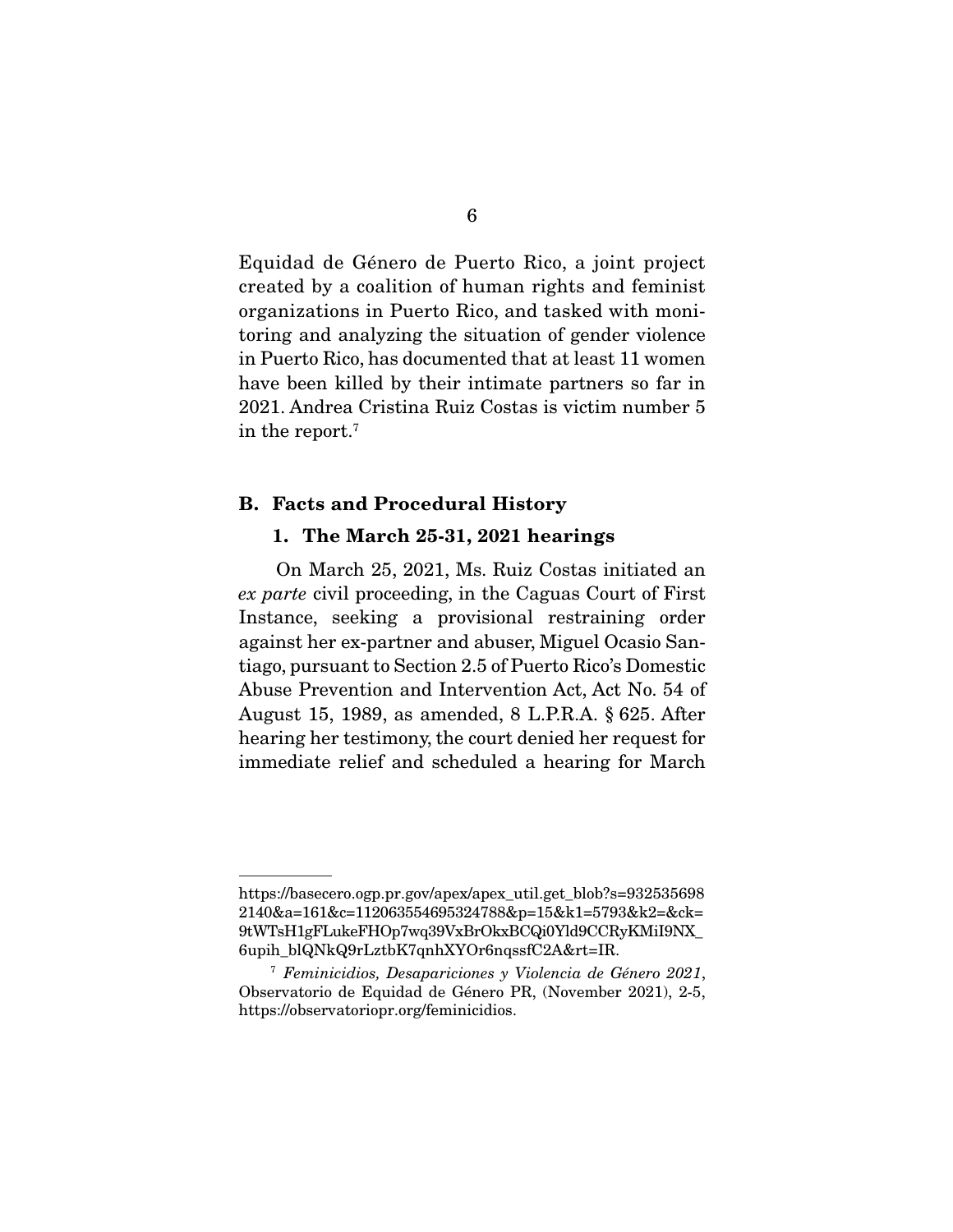31, 2021, so that Mr. Ocasio Santiago could appear and present his defense.8

 The very next day, Ms. Ruiz Costas filed a criminal complaint against Mr. Ocasio Santiago, pursuant to Section 3.1 of Act No. 54, 8 L.P.R.A. § 631. Under P.R. R. CRIM. P. 6, she appeared that day before a municipal judge, who took her statement but found no probable cause to arrest.<sup>9</sup>

 Finally, on March 31, 2021, Ms. Ruiz Costas appeared at the Caguas Court of First Instance for the final hearing on her petition for a restraining order, pursuant to Section 2.1 of Act No. 54, 8 L.P.R.A. § 621. Once again, the court did not grant the order.<sup>10</sup>

### **2. Andrea Cristina Ruiz Costas' perception of the process and murder**

 In a voice message left to a friend during that time frame, Ms. Ruiz Costas expressed her frustration and disappointment with the way she had been treated in the courts and stressed that she feared for her safety

<sup>8</sup> See Oscar J. Serrano, Conspiración de silencio en el Poder Judicial sobre el manejo del caso Andrea Ruiz Costas, NOTICEL (May 5, 2021), https://www.noticel.com/tribunales/ahora/top-stories/ 20210505/conspiracion-de-silencio-en-el-poder-judicial-sobre-el-manejodel-caso-andrea-ruiz-costas/.

<sup>9</sup> See id.

 $10$  See id.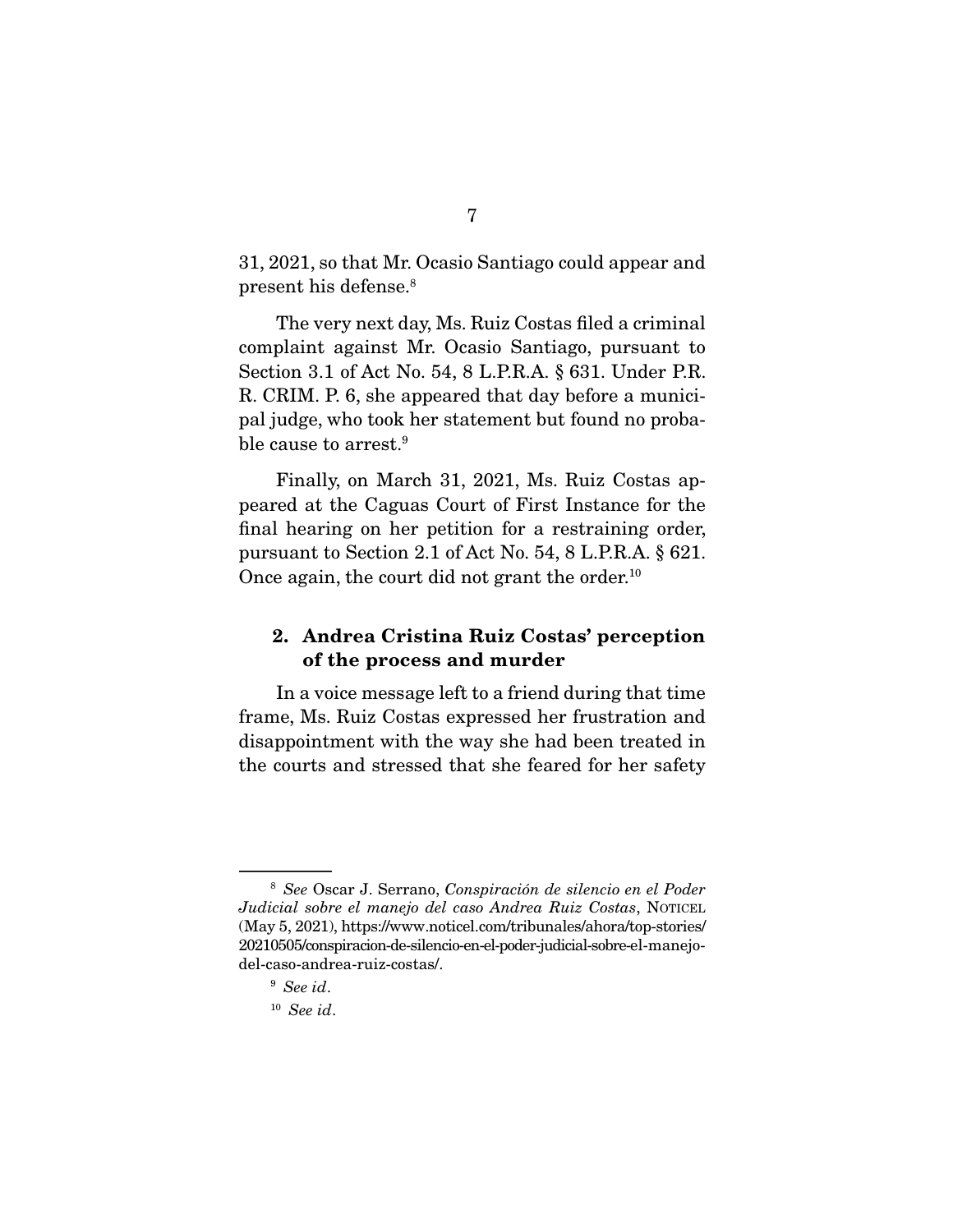and lack of control over her life.<sup>11</sup> Her words would prove to be a horrific omen.

 On April 26, 2021, Respondents found out that their daughter was missing. Three days later, her body was found, partially burned, at the side of a rural road in the Municipality of Cayey. She was  $35$  years old.<sup>12</sup> Mr. Ocasio Santiago was arrested that same day and confessed to her murder.<sup>13</sup> He committed suicide in jail on August 1, 2021, while his murder prosecution was ongoing.14

 $11$  ¡De su propia voz!|Audio revela la angustia de Andrea Ruiz Costas, TELEMUNDO PUERTO RICO (May 4, 2021), https://www. telemundopr.com/noticias/puerto-rico/de-su-propia-voz-audio-revelala-angustia-de-andrea-ruiz-costas/2210164/. See also "Que sea lo que Dios quiera": Andrea Ruiz Costas ya estaba defraudada por el sistema judicial, METRO PUERTO RICO (May 4, 2021), https://www. metro.pr/pr/noticias/2021/05/04/que-sea-lo-que-dios-quiera-andrearuiz-costas-ya-estaba-defraudada-por-el-sistema-judicial.html.

 $12$  Ciencias Forenses identifica cuerpo hallado en Cayey como el de Andrea Ruiz Costas, PRIMERA HORA (Apr. 30, 2021), https:// www.primerahora.com/noticias/policia-tribunales/notas/cienciasforenses-identifica-cuerpo-hallado-en-cayey-como-el-de-andrearuiz-costas/.

<sup>13</sup> Radican cargos por asesinato contra expareja de Andrea Ruiz Costas, NOTIUNO (May 1, 2021), https://www.notiuno.com/ noticias/radican-cargos-por-asesinato-contra-expareja-de-andrearuiz-costas/article\_efbbf360-aa81-11eb-912a-d7b5ebfc6deb.html.

<sup>14</sup> Lester Jiménez, Ocasio Santiago estaba aislado en una celda al momento de quitarse la vida, NOTICEL (Aug. 2, 2021), https:// www.noticel.com/ahora/20210802/ocasio-santiago-estaba-aisladoen-una-celda-al-momento-de-quitarse-la-vida/.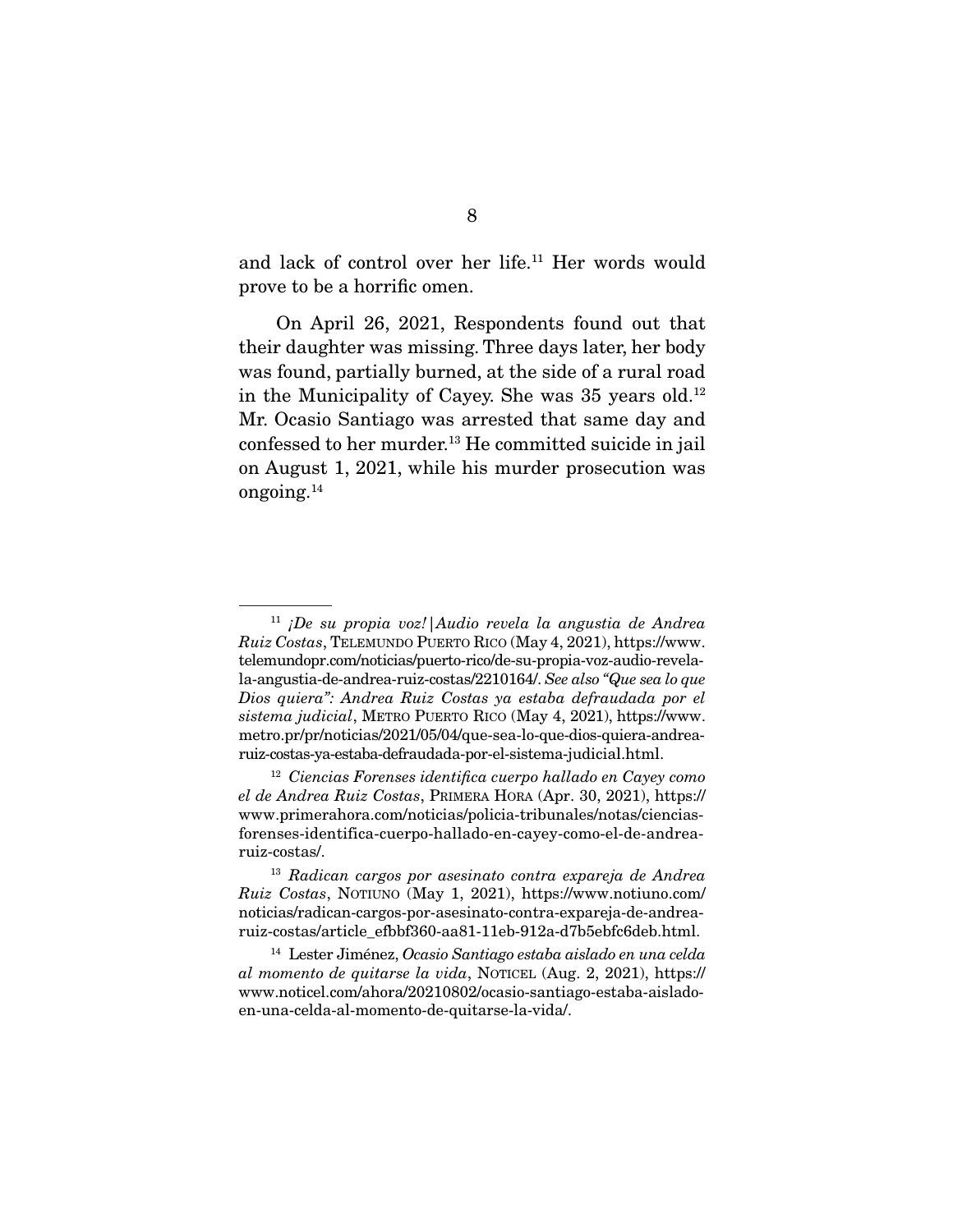### **3. Noticel's and Overseas Press Club's requests**

 In response to a request filed by Puerto Rican online daily news site *Noticel*, on May 3,  $2021$ <sup>15</sup> the Court of First Instance immediately issued sua sponte a protective order prohibiting access to the recordings. Pet. App. 47a. The Protective Order, directed at the Puerto Rico Department of Justice, who had previously obtained a copy of the recordings, prohibited the disclosure of the files or their contents, "[d]ue to the nature of the allegations made for the record by [Ms. Ruiz Costas], and in line with the public policy that seeks to avoid revictimization and the disclosure of intimate, personal, or family information." Id.

 After learning of the Protective Order, on May 5, 2021, the Overseas Press Club of Puerto Rico (OPC), filed an ex parte motion in the Supreme Court of Puerto Rico seeking the release of the audio recordings of the March 25, 26 and 31, 2021 hearings. Pet. App. 2a. That same day, Respondents, as well as several other members of Ms. Ruiz Costas' family, issued public declarations in support of the disclosure of the recordings.16

 $15$  Oscar J. Serrano, Conspiración de silencio en el Poder Judicial sobre el manejo del caso Andrea Ruiz Costas, NOTICEL (May 5, 2021), https://www.noticel.com/tribunales/ahora/top-stories/2021 0505/conspiracion-de-silencio-en-el-poder-judicial-sobre-el-manejodel-caso-andrea-ruiz-costas/.

 $16$  Aiola Virella, Familia de Andrea Ruiz Costas pide se divulgen grabaciones de sus vistas judiciales, METRO PUERTO RICO (May 5, 2021), https://www.metro.pr/pr/noticias/2021/05/05/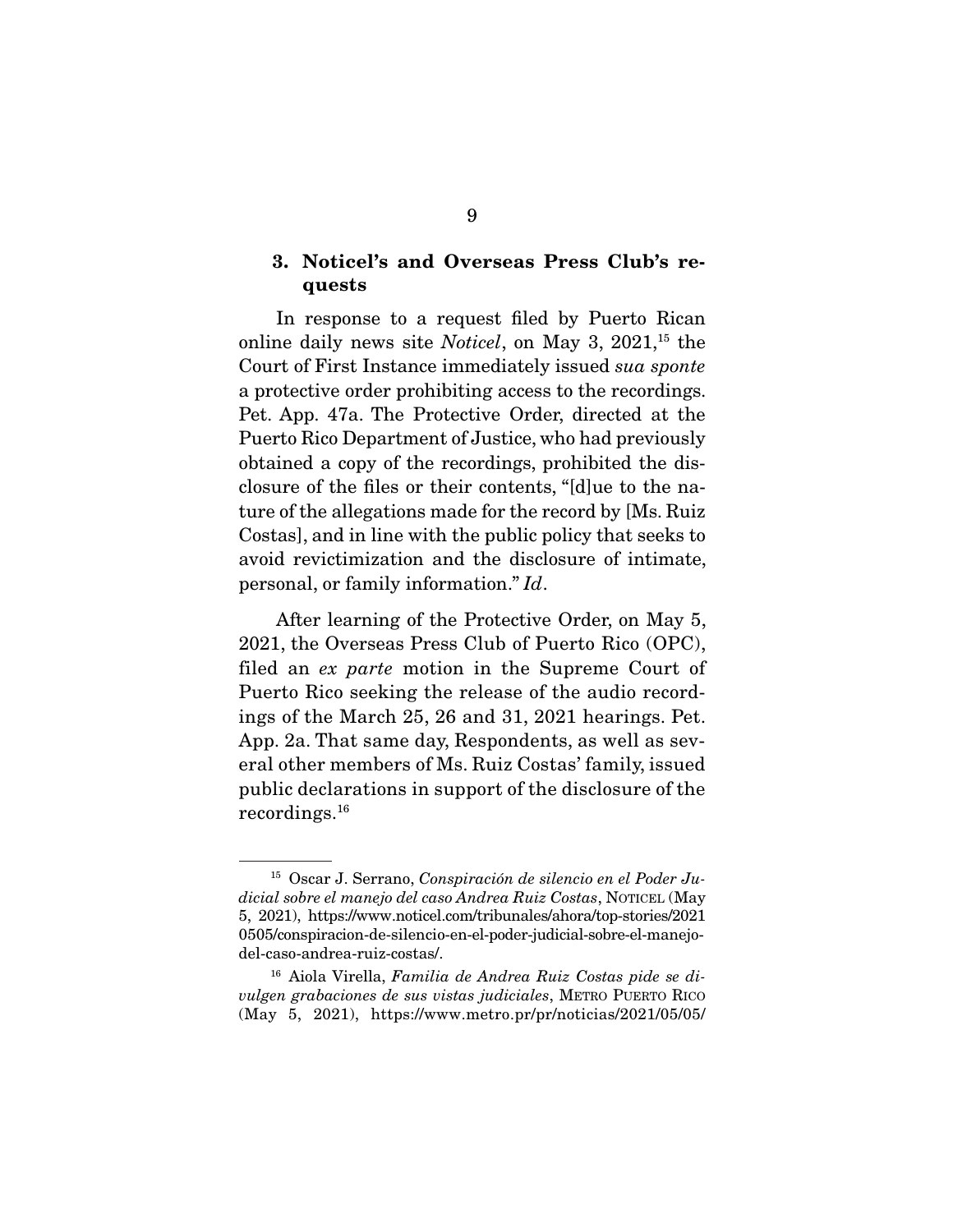On May 6, 2021, a five-justice majority of the Puerto Rico Supreme Court issued a Resolution denying OPC's motion. Pet. App. 83a-102a. Although the Supreme Court reasoned that "the procedure used is not adequate to obtain the information requested," Pet. App. 84a, it nonetheless reached the merits and held that Article 5.005 of the Judiciary Act of 2003, 4 L.P.R.A. § 25e, which orders the creation of specialized courtrooms with "public access controls to safeguard the identity of the victim" and provides that "the Judge presiding the specialized courtroom shall have discretion to determine which persons shall have access thereto," requires that all proceedings involving domestic violence to be closed to the public. Pet. App. 84a.

 In three separate dissents, Chief Justice Oronoz Rodríguez and Justices Estrella Martínez and Colón Pérez reasoned that Article 5.005 did not create a blanket confidentiality classification of all proceedings in domestic violence cases, and that, in light of Respondents' statements in support of the OPC's request, there was no valid reason to deny the petition to unseal the recordings. Pet. App. 88a-102a.

#### **4. ASPPRO's request**

 After the denial of the OPC's motion, on May 6, 2021, ASPPRO filed a request for access to the recordings to the Court Administration Office, pursuant to

familia-andrea-ruiz-costas-pide-se-divulgen-grabaciones-vistasjudiciales.html.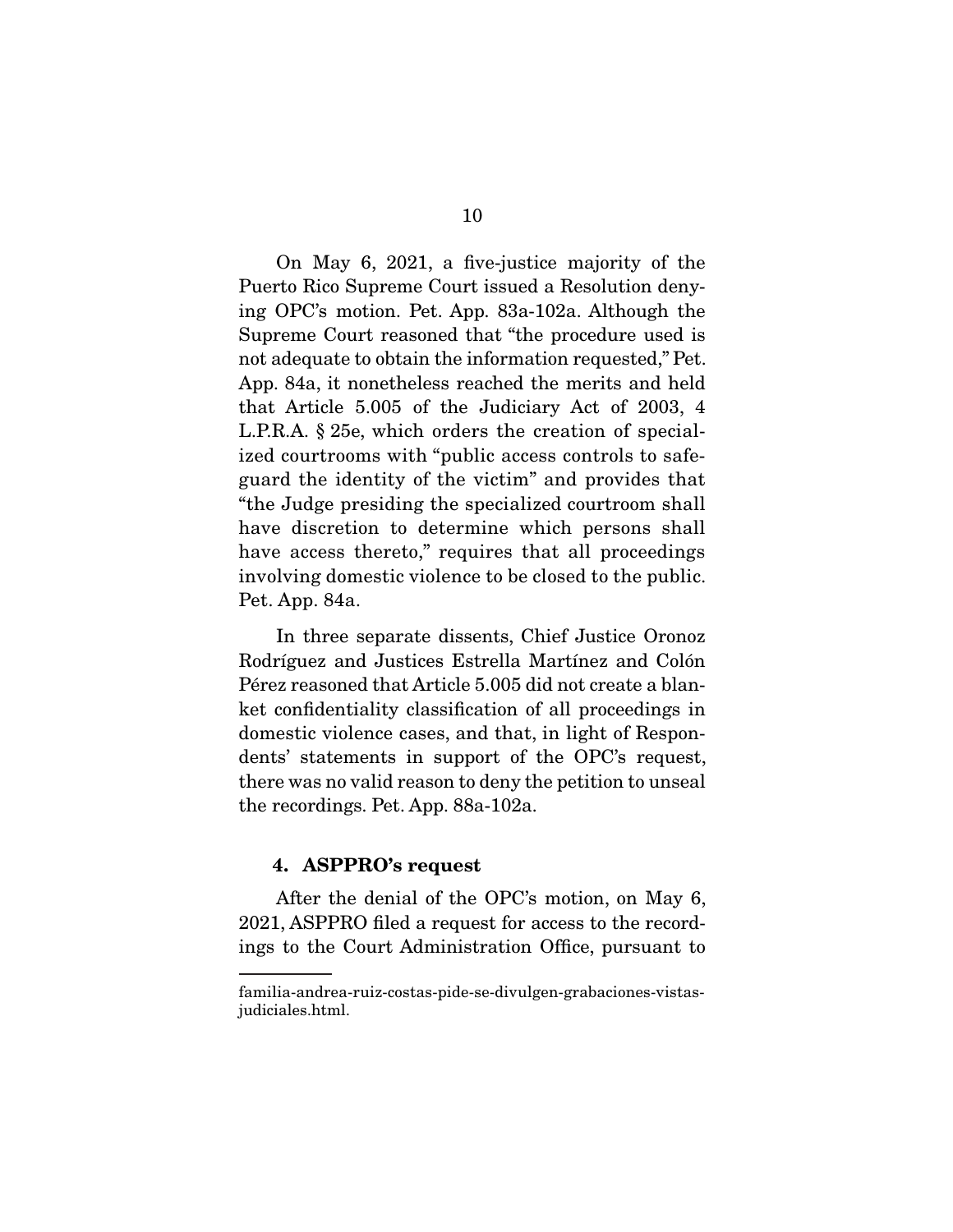Article 6 of Puerto Rico's Transparency and Expedited Procedure for Public Records Access Act, Act No. 141 of 2019, 3 L.P.R.A. § 9916. Initially, Petitioner sought access to redacted recordings, in order to "omit[ ] the instances in which [Ms. Ruiz Costas] discloses sensitive information." Pet. App. 104a-106a.

 That same day, the Court Administration Office responded to ASPPRO's request, stating that it had "no objection to the disclosure" of the recordings, but directed Petitioner to take the petition to the Caguas Court of First Instance, as custodian of the recordings, and in light of both its May 3, 2021 Protective Order and the Supreme Court of Puerto Rico's Resolution in the OPC case. Pet. App. 111a-112a. Accordingly, on May 7, 2021, ASPPRO filed a motion requesting redacted recordings of the three hearings in question. Pet. App. 116a-118a.

 Later that day, Respondent Olga Esther Costas Rodríguez, mother of Ms. Ruiz Costas, issued a Sworn Declaration requesting that she "be given access to the recordings" of the hearings, and expressing that "the disclosure of the recordings in this case would be key for the control of the processing of cases as sensitive as those related to gender violence," and "would offer confidence to women in these circumstances that their case will be handled with deference and sensitivity." Pet. App. 123a-124a.

 In response to ASPPRO's motion, the Caguas Court of First Instance issued an Order scheduling a hearing for May 11, 2021. Pet. App. 52 a-53a. The court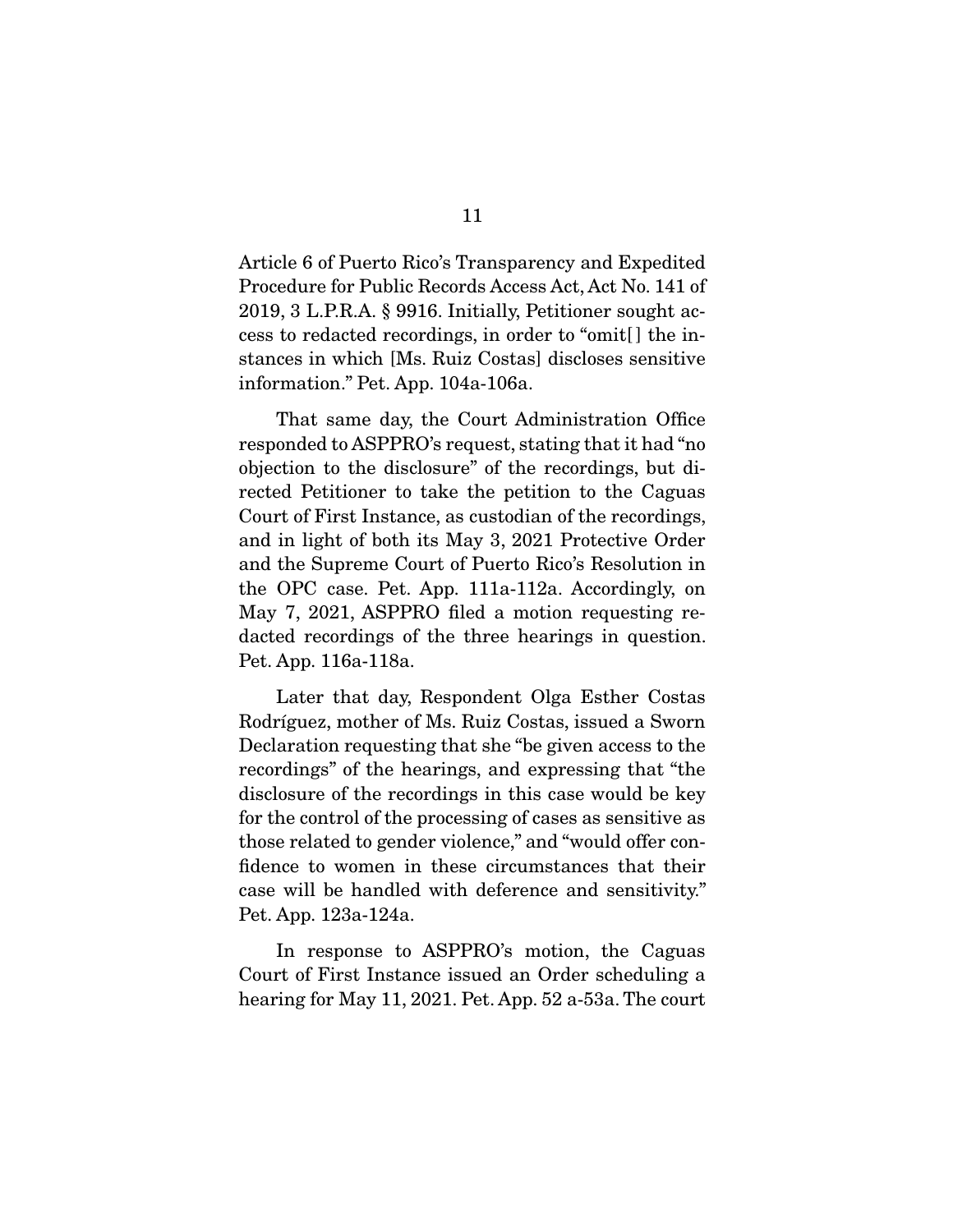also summoned the next of kin of Andrea Cristina Ruiz Costas to the hearing, as well as the Office of the Ombudsman for Women and the Puerto Rico Department of Justice. Pet. App. 53a.

 On May 10, 2021, ASPPRO amended its motion to request complete, unredacted versions of the recordings, in light of the petition contained in the sworn declaration issued by Respondent Costas Rodríguez, which was introduced to the record. Pet. App. 128a-130a.

## **5. The Puerto Rico Supreme Court's** *sua sponte* **certification and immediate denial of Petitioner's access motion**

 Finally, on May 10, 2021, the Puerto Rico Supreme Court issued its sua sponte Judgment, taking immediate jurisdiction over and, without affording the parties any opportunity to brief or argue on the issues presented, denying Petitioner's motion, and cancelling the hearing scheduled for May 11, 2021. Pet. App. 9a-10a.

 In order to exercise such an unorthodox instance of appellate jurisdiction, the Supreme Court first invoked its authority to issue writs of intra jurisdictional certification, which allows it to

bring forthwith, consider and resolve any matter pending in the Court of First Instance . . . when novel questions of law or of great public interest are raised that include any substantial constitutional issue under the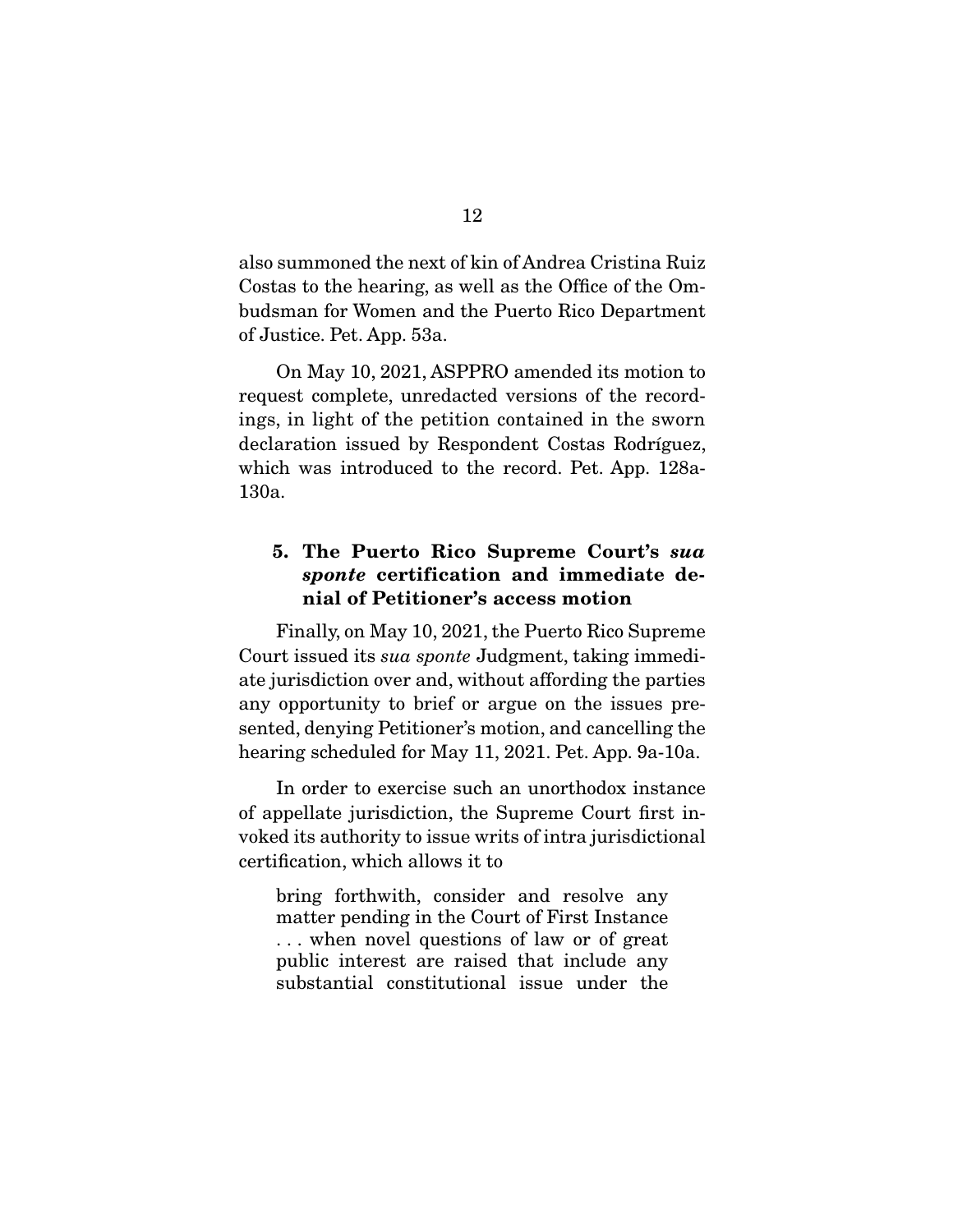Constitution of the Commonwealth of Puerto Rico or the Constitution of the United States.

#### P.R. R. CIV. P. 52.2(d).

 The Puerto Rico Supreme Court also invoked its authority pursuant to Rule 50 of the Rules of the Supreme Court, which permits it "to dispense with specific terms, writings, or procedures in order to achieve the fairest and most efficient dispatch of the case or matter in question," P.R. Sup. Ct. R. 50, in order to sidestep all briefing in the matter, thus depriving Petitioner, as well the appearing Respondents – Ms. Ruiz Costas' parents – an opportunity to be heard.

 The same five-justice majority that had previously denied the OPC's request again held that Article 5.005 of the Judiciary Act of 2003, 4 L.P.R.A. § 25e, imposed a total ban on public access to domestic violence proceedings. Pet. App. 8a. This, in turn, was "not compatible with the possibility that [a] recording may later be made public, even if it is limited or part of it is omitted, regardless of who requests it." Pet. App. 8a.

 Chief Justice Oronoz Rodríguez, Justice Estrella Martínez and Justice Colón Pérez dissented. Pet. App. 11a-22a. The dissents first chastised the majority for holding in the OPC that the request had been brought in the wrong forum, and then preventing the proper forum to rule on the request. Pet. App. 12a, 18a. The dissenting Justices also questioned the majority's interpretation of Article 5.005, noting that the statute's plain language, particularly its grant of discretion to "the Judge presiding the specialized courtroom . . . to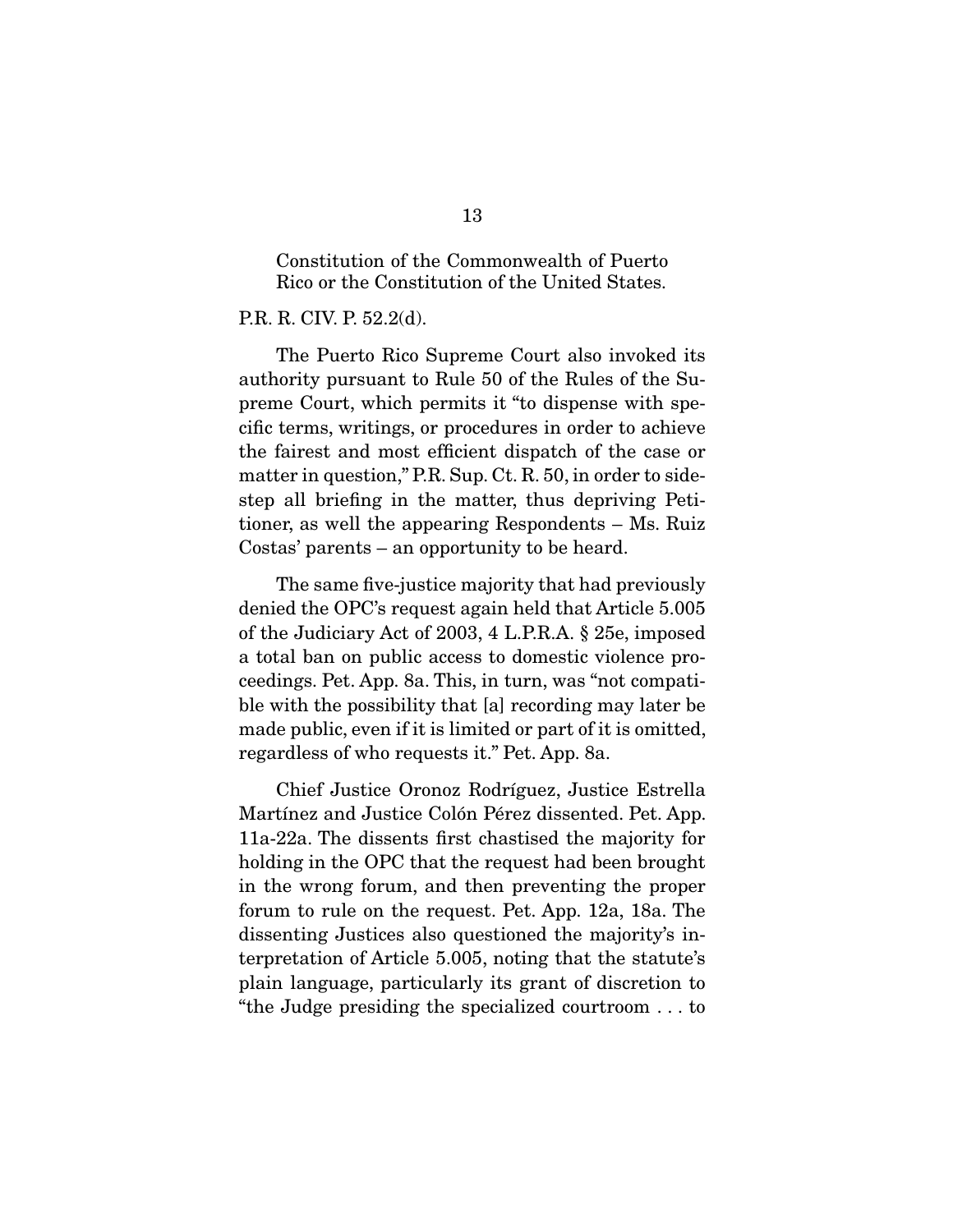determine which persons shall have access thereto," and the emphasis in linking the "controlled access to the public" to the protection of the "identity of the victim," contradicted the notion that it imposes an absolute ban on public access. In this case, since Ms. Ruiz Costas' name was already known given the widespread publicity concerning her death and the circumstances leading thereto, and her family, including Respondents, favored disclosure, the circumstances demanded disclosure. Pet. App. 14a-15a, 18a-19a, 20a-22a. Chief Justice Oronoz Rodríguez also highlighted the fact that not one party to the case had objected to Petitioner's request, and that in fact the Public Ministry and the Governor had spoken in favor of the disclosure of the recordings. Pet. App. 12a, 15a.

 Thus, while the case presented "one of the rare instances in which all the parties concerned" were "in favor of disclosure and transparency," Pet. App. 15a, a majority of the Puerto Rico Supreme Court imposed a remedy prayed by no one.

 ASPPRO moved twice for reconsideration. Pet. App. 137a-154a, 175a-188a. Petitioner argued that the sua sponte Judgment had deprived all parties an opportunity to be heard in a case involving an important First Amendment controversy. Additionally, ASPPRO averred that the court's absolute ban on public access to civil and criminal domestic violence proceedings ran afoul of this Court's decisions in Globe Newspaper Co. v. Superior Court, 457 U.S. 596 (1982), and El Vocero of Puerto Rico v. Puerto Rico, 508 U.S. 147 (1993). Finally, Petitioner claimed that the Puerto Rico Supreme Court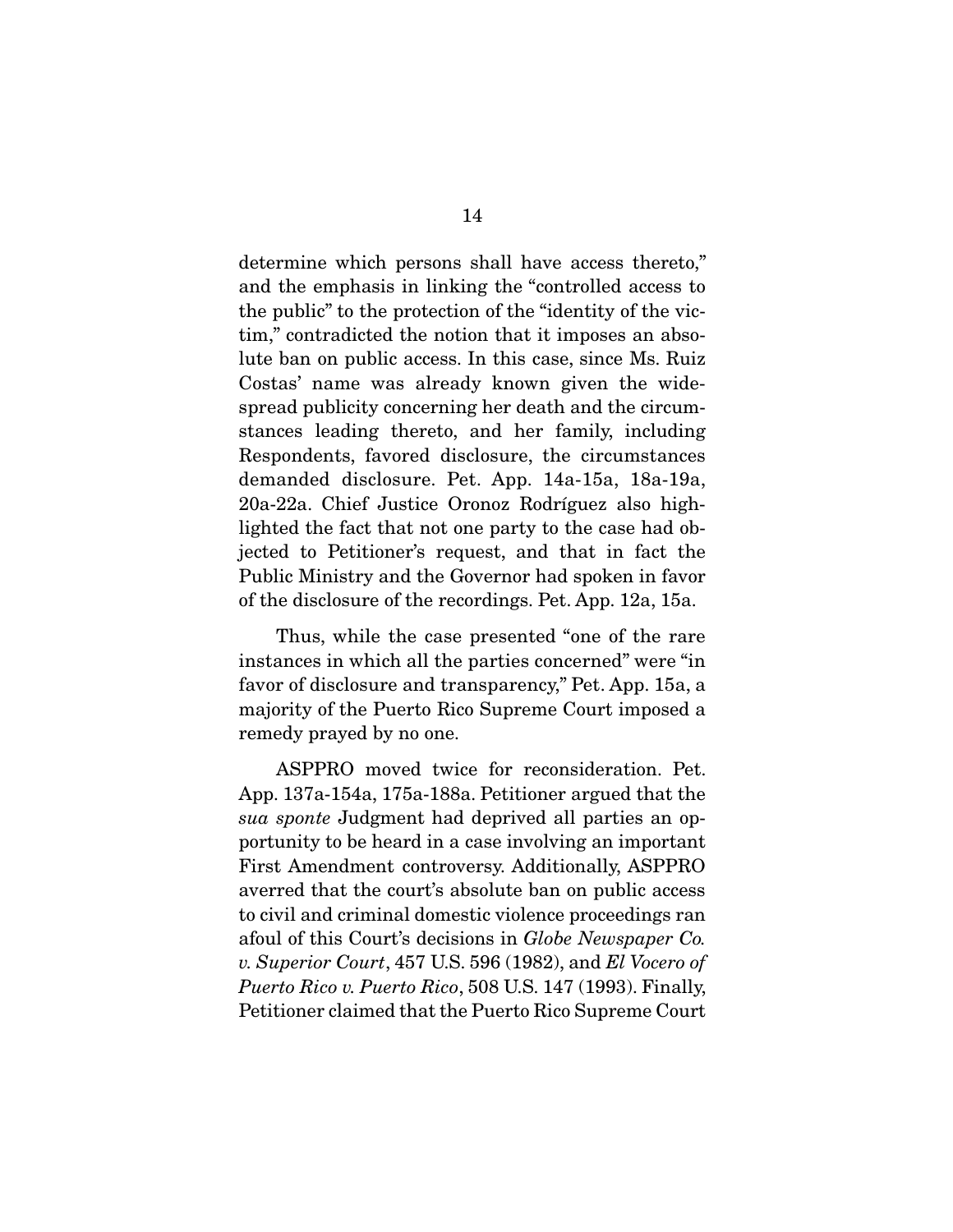had misapplied its own precedents on access to judicial proceedings, particularly in Fulana de Tal & Sutana de Cual v. Demandante A, 138 D.P.R. 610 (1995). The same five-justice majority of the court summarily denied both requests. Pet. App. 69a, 76a.

#### **REASONS FOR GRANTING THE WRIT**

--------------------------------- ♦ ---------------------------------

Respondents Olga E. Costas Rodríguez and Alfonso Ruiz Pérez support in full the ASPPRO's Petition for a Writ of *Certiorari*, as well as its reasons for granting the Petition. In concluding that Article 5.005 of the Judiciary Act of 2003, 4 L.P.R.A. § 25e, imposes a total ban on public access to domestic violence proceedings, Pet. App. 8a, the Puerto Rico Supreme Court misconstrues the statute, and the Commonwealth's policy towards domestic violence proceedings, in a manner that places it in direct conflict this Court's reiterated application of a First Amendment right of access to criminal proceedings, as well as multiple decisions by the Court of Appeals and state courts of last resort, including prior decisions by the Supreme Court of Puerto Rico wholly absent in the majority's analysis, applying the First Amendment right of access to civil proceedings.

## **A. The decision conflicts with this Court's application of the First Amendment right of public access to criminal proceedings**

The decision of the Puerto Rico Supreme Court to adopt a blanket denial of public access to all civil and criminal judicial proceedings involving victims of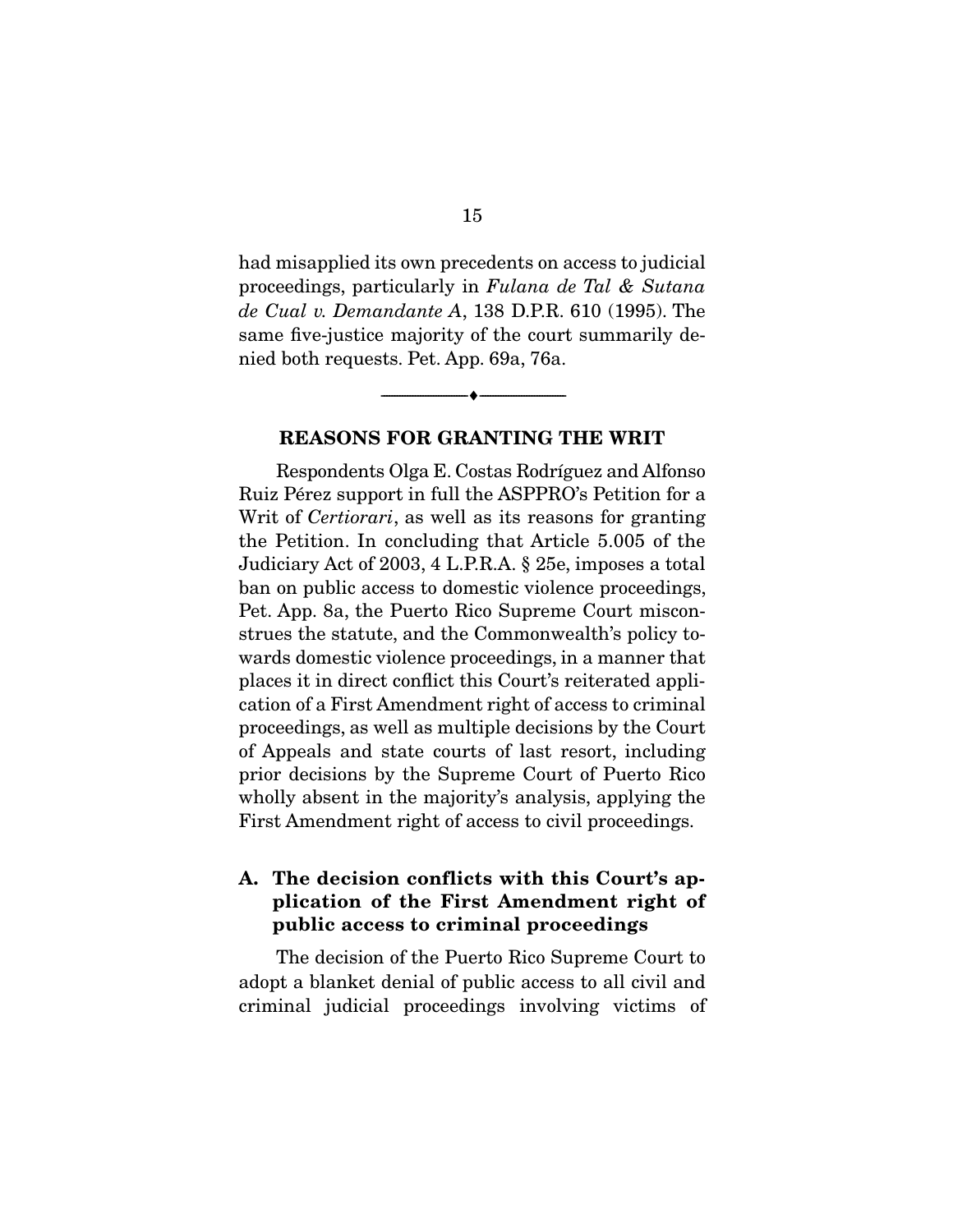domestic violence is incompatible with this Court's prior pronouncements on First Amendment protections and the ensuing right of public access to certain court proceedings. See for example, Richmond Newspapers, Inc. v. Virginia, 448 U.S. 555, 580 (1980); Globe Newspaper Co. v. Super. Ct., 457 U.S. 596, 603, 606-07 (1982); Press-Enterprise Co. v. Super. Ct., 464 U.S. 501, 505-11 (1984) ("Press- Enterprise I"); Press-Enterprise Co. v. Superior Ct., 478 U.S. 1, 9 (1986) ("Press-Enterprise II"); El Vocero de P.R. v. P.R., 508 U.S. 147, 149-50 (1993) (per curiam).

 As this Court has established, the First Amendment strongly favors granting public access to judicial proceedings and the records of those proceedings. Even so, the First Amendment right of access is not absolute. Court precedent has recognized limitations to public access when it may be demonstrated that it would harm an overriding interest and no alternative to the restriction of access would prevent that harm. See, e.g., Press-Enterprise II, 478 U.S. at 13-14.

 For this reason, this Court has developed an "experience and logic" test to identify the types of proceedings and records to which the public access right attaches. First, the experience prong assesses "whether the place and process have historically been open to the press and general public." Press-Enterprise II, 478 U.S. at 8. Second, the logic prong considers whether public access "plays a significantly positive role in the functioning of the particular process in question."  $Id$ .; see El Vocero, 508 U.S. at 149-50 (per curiam); Press-Enterprise I, 464 U.S. at 505, 508-09; Globe Newspaper,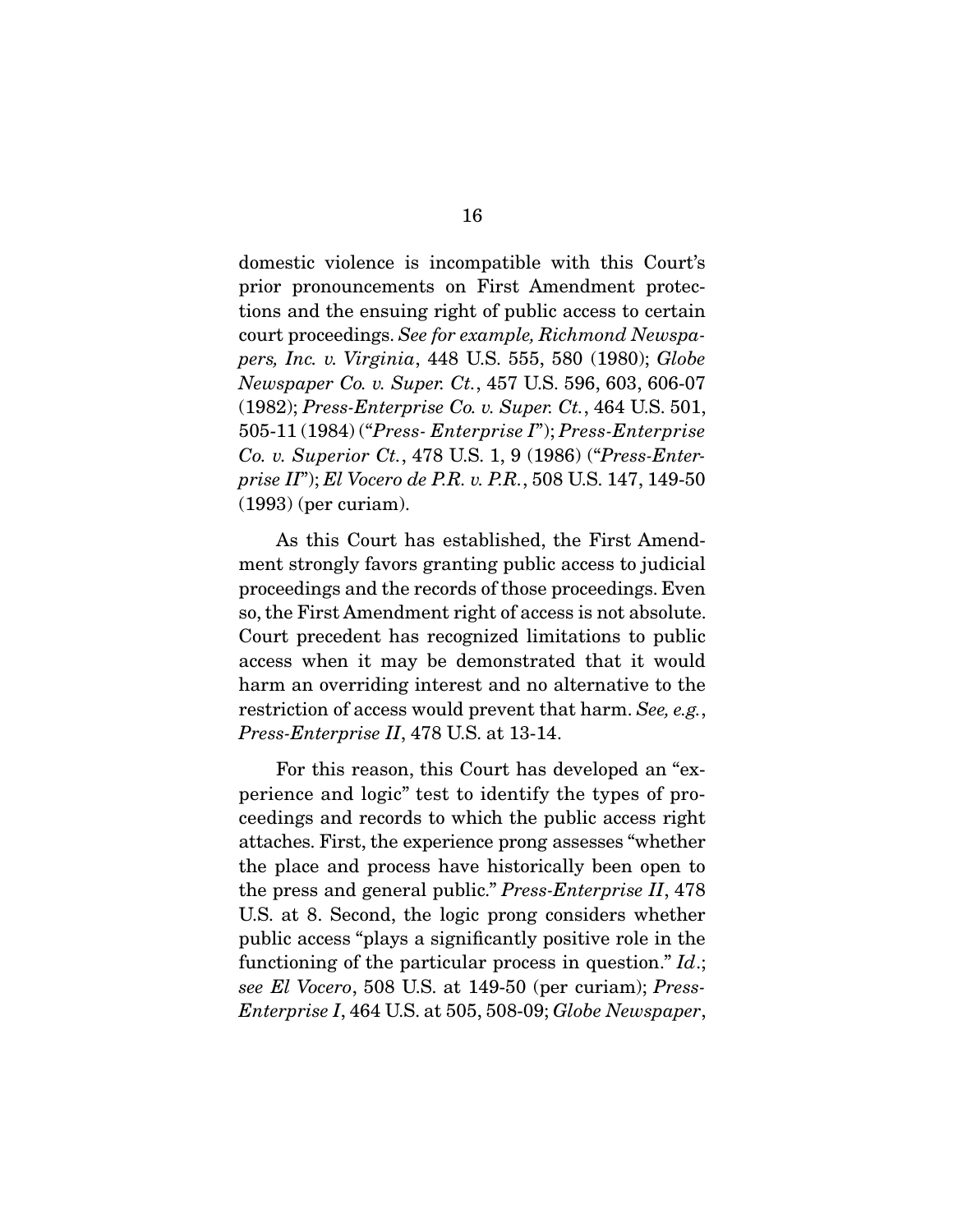### 457 U.S. at 605-06; Richmond Newspapers, 448 U.S. at 589 (Brennan, J., concurring in the judgment).

 This Court has previously addressed the Puerto Rico Supreme Court's conflicting approach to this issue, recognizing that the First Amendment right fully applies in Puerto Rico. El Vocero, 508 U.S. at 148 n.1. At that time, Puerto Rico's Rules of Criminal Procedure established that probable cause hearings were not open to the public. This Court rejected Puerto Rico's justification for denying public access to probable cause hearings and instead applied the experience and logic test to determine that these proceedings were subject to the First Amendment right of access. El Vocero, 508 U.S. at 149-51. The Puerto Rico Supreme Court has acted contrary to the holding in El Vocero, which requires it to apply the experience and logic test to determine whether the proceedings in question are subject to the First Amendment right of access.

## **B. The decision conflicts with holdings of the Courts of Appeals and state courts of last resort finding a constitutional access right in civil proceedings**

In addition to this Court's jurisprudence, the decision of the Puerto Rico Supreme Court is also in conflict with a growing consensus in other judicial forums that the experience and logic test of the First Amendment right of access is not limited to criminal cases but applies to civil proceedings as well.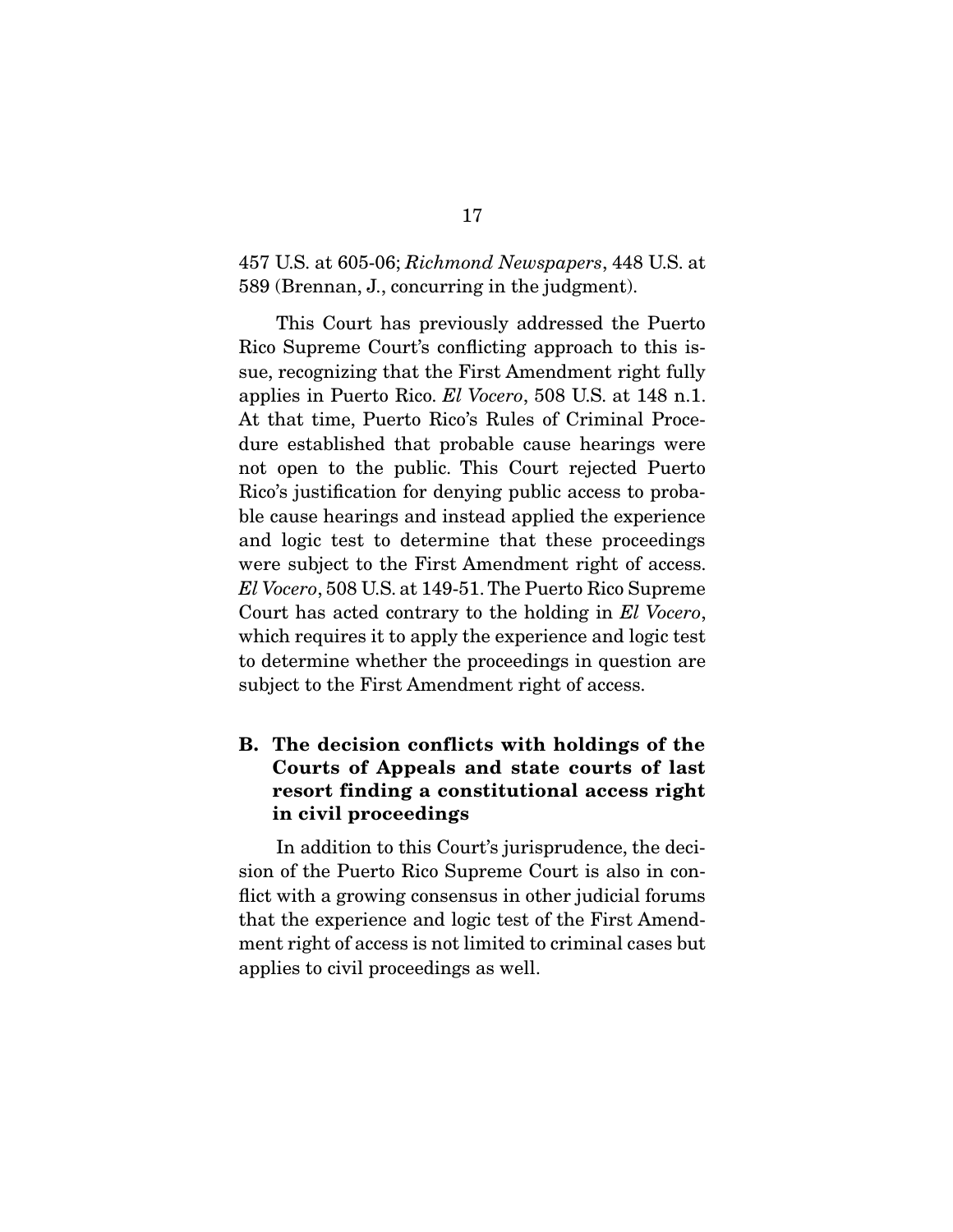Courts of Appeals have been consistent in their application of the experience and logic test of the First Amendment right of access to civil proceedings. "The press's right of access to civil proceedings and documents fits squarely within the First Amendment's protections." Courthouse News Serv. v. Planet, 947 F.3d 581, 591 (9th Cir. 2020) (quoting Courthouse News Serv. v. Brown, 908 F.3d 1063, 1069 (7th Cir. 2018). See also, e.g., Westmoreland v. CBS, 752 F.2d 16, 22-23 (2d Cir. 1984) (holding that First Amendment access right attaches to a civil trial); Publicker Indus. Inc. v. Cohen, 733 F.2d 1059, 1070 (3d Cir. 1984) (same); Rushford v. New Yorker Magazine, Inc., 846 F.2d 249, 253-54 (4th Cir. 1988) (right attaches to documents filed in support of motion for summary judgment); Brown & Williamson Tobacco Corp. v. FTC, 710 F.2d 1165, 1178 (6th Cir. 1983) (right attaches to administrative record and other documents filed by agency in litigation); In re Cont'l Ill. Sec. Litig., 732 F.2d 1302, 1308 (7th Cir. 1984) (right attaches to hearings held and evidence introduced in connection with motion to terminate); Courthouse News Serv. v. Planet, 947 F.3d 581, 590-91 (9th Cir. 2020) (right attaches to civil complaints); Newman v. Graddick, 696 F.2d 796, 801 (11th Cir. 1983) (right attaches to civil trials, pre-trial hearings, and posttrial hearings concerning release of prisoners). These courts have recognized "a nationwide tradition and practice of access" to civil proceedings, Courthouse News Serv. v. Schaefer, 2021 U.S. App. LEXIS 18863, at  $*11$  (4th Cir. June 24, 2021), and found that "[p]ublic access to civil trials, no less than criminal trials, plays an important role in the participation and the free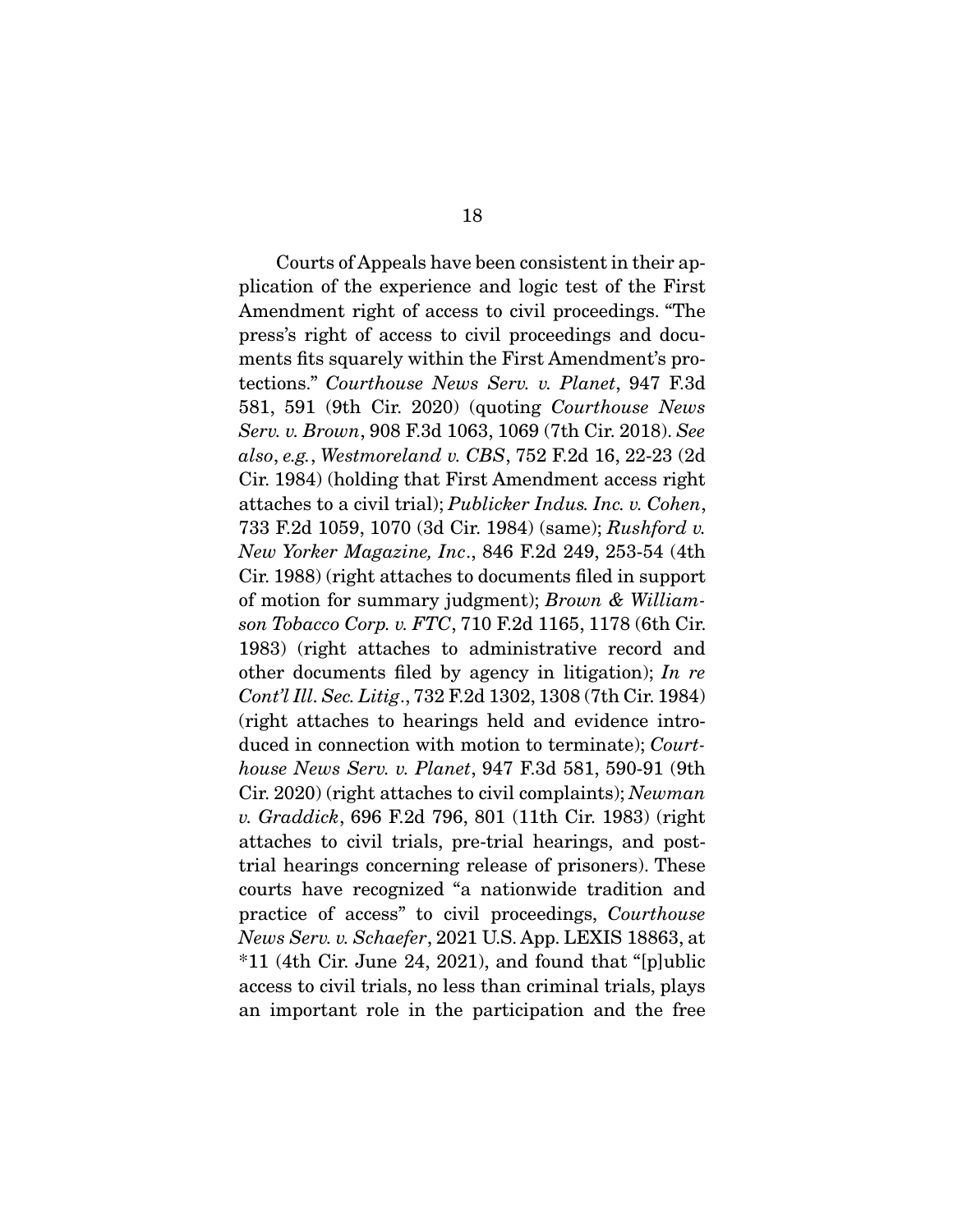discussion of governmental affairs," Publicker, 733 F.2d at 1070.

 This has also been the case in several state supreme courts. See, e.g., NBC Subsidiary (KNBC-TV), Inc. v. Superior Court, 980 P.2d 337, 357 (Cal. 1999) (civil trials); Boston Herald, Inc. v. Sharpe, 737 N.E.2d 859, 873 (Mass. 2000) (affidavits in abuse prevention order proceedings); N.J. Div. of Youth & Family Servs. v. J.B., 576 A.2d 261, 267 (N.J. 1990) (pre-trial hearing in cases involving termination of parental rights for alleged abuse or neglect); Ex Parte Capital U-Drive-It, Inc., 630 S.E.2d 464, 469 (S.C. 2006) (family court records in divorce proceeding); Rapid City Journal v. Delaney, 804 N.W.2d 388, 395 (S.D. 2011) (civil trials).

 Perhaps most importantly however, the Puerto Rico Supreme Court itself has previously applied the experience and logic test to civil proceedings. In  $Fu$ lana de Tal & Sutana de Cuál v. Demandado A, 138 D.P.R. 610 (1995), the court upheld a narrowly-tailored restriction, excluding the public only for a specific part of the proceedings but requiring the rest of the trial to be public. In the present case, the Puerto Rico Supreme Court has unjustifiably deviated from its prior ruling, and also from numerous decisions in other forums.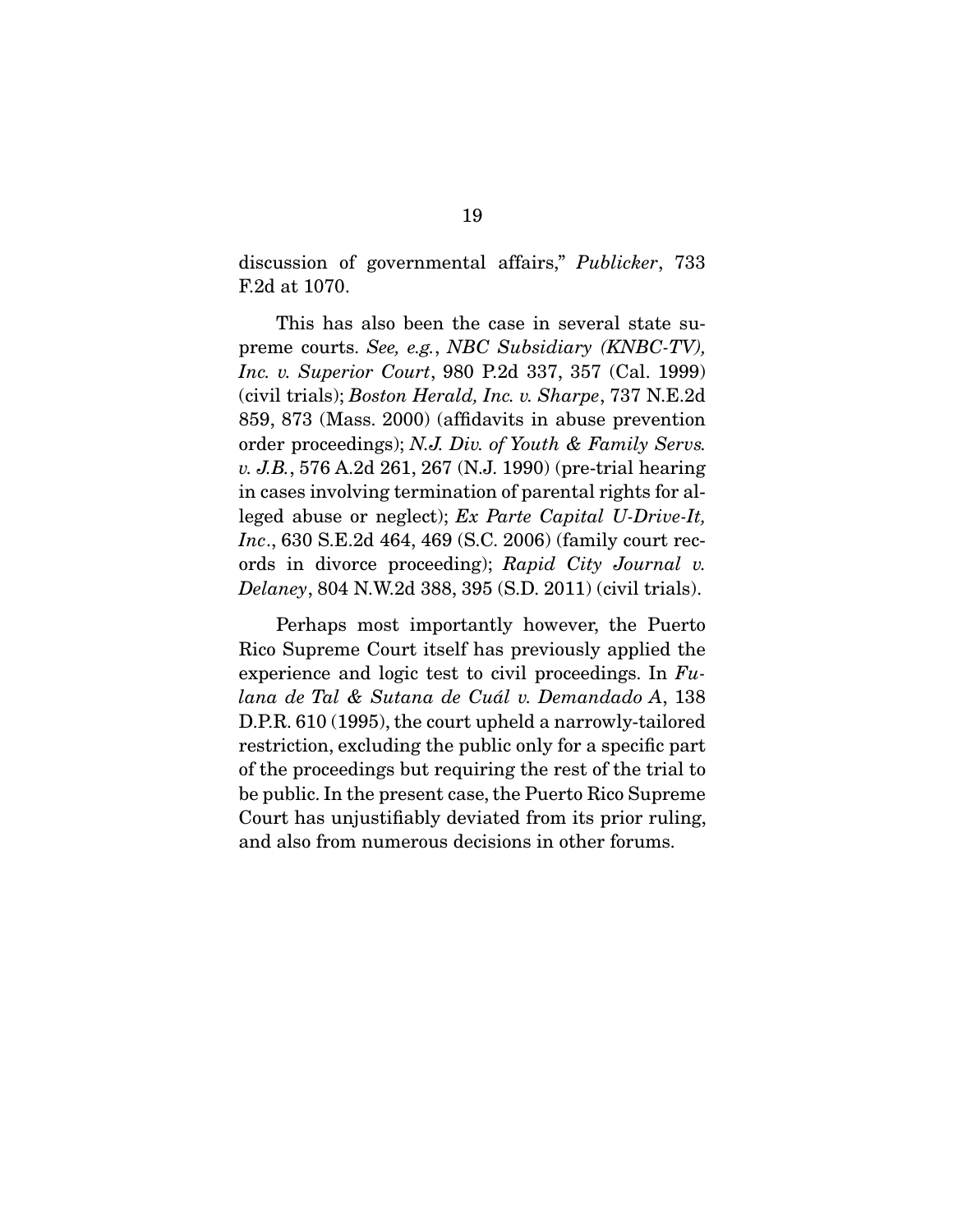## **C. The decision conflicts with this Court's requirement that those asserting a constitutional access right be afforded an opportunity to be heard**

As Petitioner also asserts, the decision below also conflicts with the First Amendment guaranty that parties seeking access to judicial proceedings must be afforded "an opportunity to be heard on the question of their exclusion." Globe Newspaper, 457 U.S. at 609 n.25 (quoting Gannett Co. v. DePasquale, 443 U.S. 368, 401 (1979) (Powell, J., concurring)). By combining the court's authority under P.R. R. CIV. P. 52.2(d) to issue sua sponte a writ of intra jurisdictional certification with its discretionary power to "to dispense with specific terms, writings, or procedures," P.R. Sup. Ct. R. 50, the Puerto Rico Supreme Court deprived ASPPRO an opportunity to challenge their exclusion and present and brief its constitutional rights before they were denied.

 Even worse, the Puerto Rico Supreme Court also closed the courthouse doors to the only party that could adequately represent the interests that the specialized domestic abuse courtrooms with public access controls created by Article 5.005 of the Judiciary Act of 2003 seeks to safeguard: the victim. The Supreme Court's handling of this matter forced Respondents to alternate between grieving with the whole family for the tragic loss of their daughter (April 29, 2021), arranging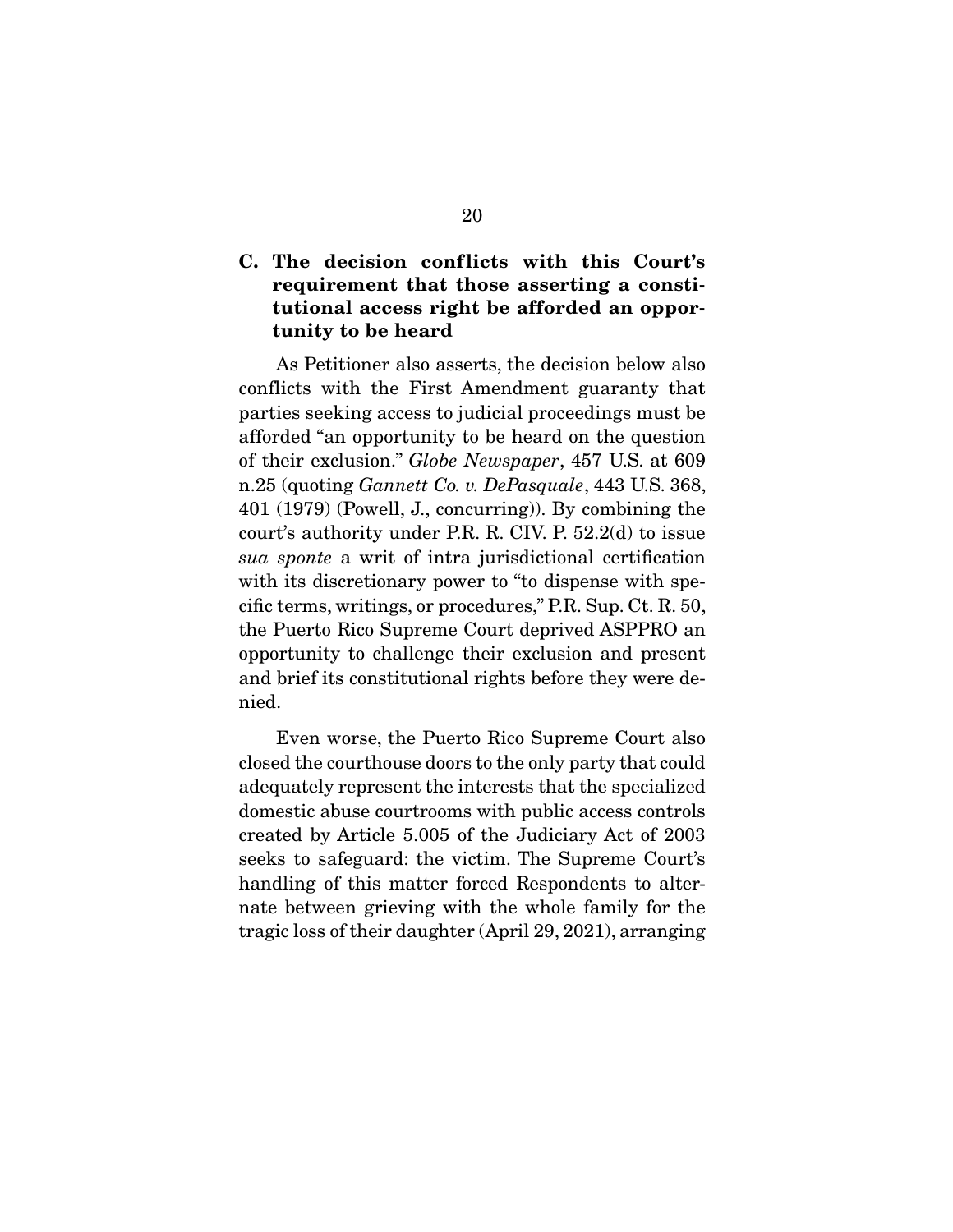for the funeral (May 8-9, 2021),<sup>17</sup> while desperately attempting to have their voices in favor of public disclosure of the recordings heard via declarations (May 5,  $2021$ <sup>18</sup> and a sworn statement (May 7, 2021), Pet. App. 123a-124a, before the Supreme Court closed the matter on those requests (May 10, 2021). Pet. App. 1a-10a. Thus, in holding that Petitioner's First Amendment's rights in this case "give[ ] way to the protection of confidentiality and the right to privacy that all future victims have," Pet. App. 7a, the Court silenced the voice of the only representatives of the present victim.

## **D. The Supreme Court's asserted exclusion interests have been previously rejected by this Court**

Petitioner also correctly explains that the two interests advanced by the Puerto Rico Supreme Court in order to justify its interpretation of Article 5.005 of the Judiciary Act of 2003, 4 L.P.R.A. § 25e, (1) domestic violence victims' interest in "confidentiality and the right to privacy," Pet. App. 7a, and (2) the public interest in not "discourag[ing] and inhibit[ing] future victims of domestic violence from seeking protection in

<sup>17</sup> Sara R. Marrero Cabán, Se despiden de Andrea Ruiz Costas, ES NOTICIA (May 9, 2021), https://esnoticiapr.com/se-despidende-andrea-ruiz-costas/.

<sup>18</sup> Aiola Virella, Familia de Andrea Ruiz Costas pide se divulgen grabaciones de sus vistas judiciales, METRO PUERTO RICO (May 5, 2021), https://www.metro.pr/pr/noticias/2021/05/05/familiaandrea-ruiz-costas-pide-se-divulgen-grabaciones-vistas-judiciales. html.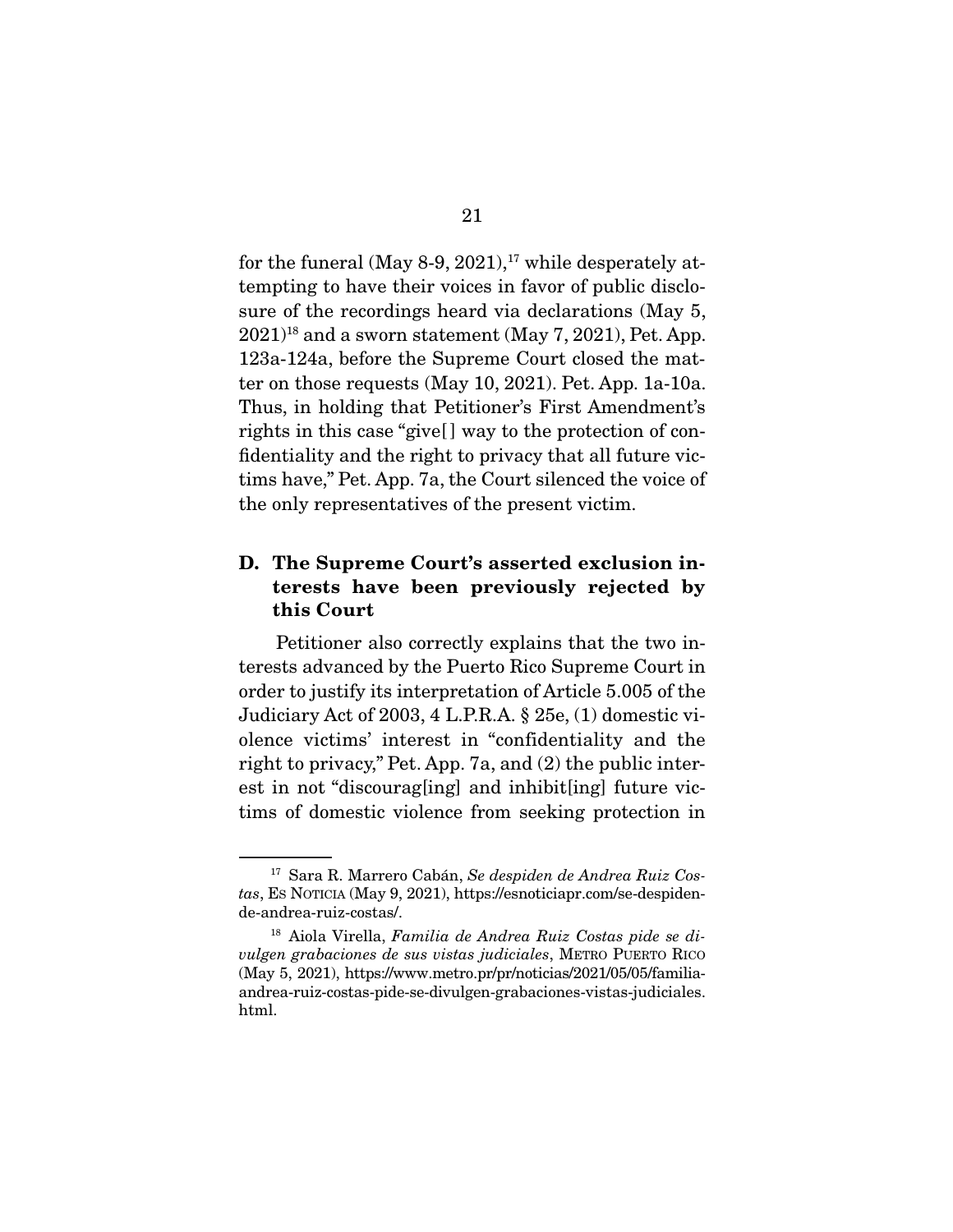our courts," Pet. App. 8a, have been previously rejected by this Court in Globe Newspaper Co. v. Superior Court, 457 U.S. 596 (1982), as insufficient to justify closing all proceedings during the testimony of a minor victim of an alleged sex crime.

 In Globe Newspaper, this Court held that, while the state of Massachusetts had a compelling interest in protecting minor victims' privacy and well-being, a blanket exclusion rule was not narrowly tailored to accommodate said interest. Id. at 607-09. To the contrary, the First Amendment right of access requires that courts "determine, on a case-by-case basis, whether closure is necessary to protect the welfare of a minor victim." Id. at 608.

 In this case, even though a plain reading of Article 5.005 seems to support the 'case-by-case' approach favored by the Court in Globe Newspaper, the Court's interpretation of Article 5.005 as imposing an absolute ban on public access to civil and criminal domestic violence proceedings forecloses any possibility of narrowly tailoring the statute's "public access controls." This is particularly true in this case, in which the identity of the victim is very well known and its surviving family fully supports the disclosures.

 Secondly, the Court in Globe Newspaper rejected as insufficient an interest in encouraging victims to come forward, given that it had no "empirical support," and that it would open the doors to "support an array of mandatory closure rules designed to encourage victims to come forward" and "run contrary to the very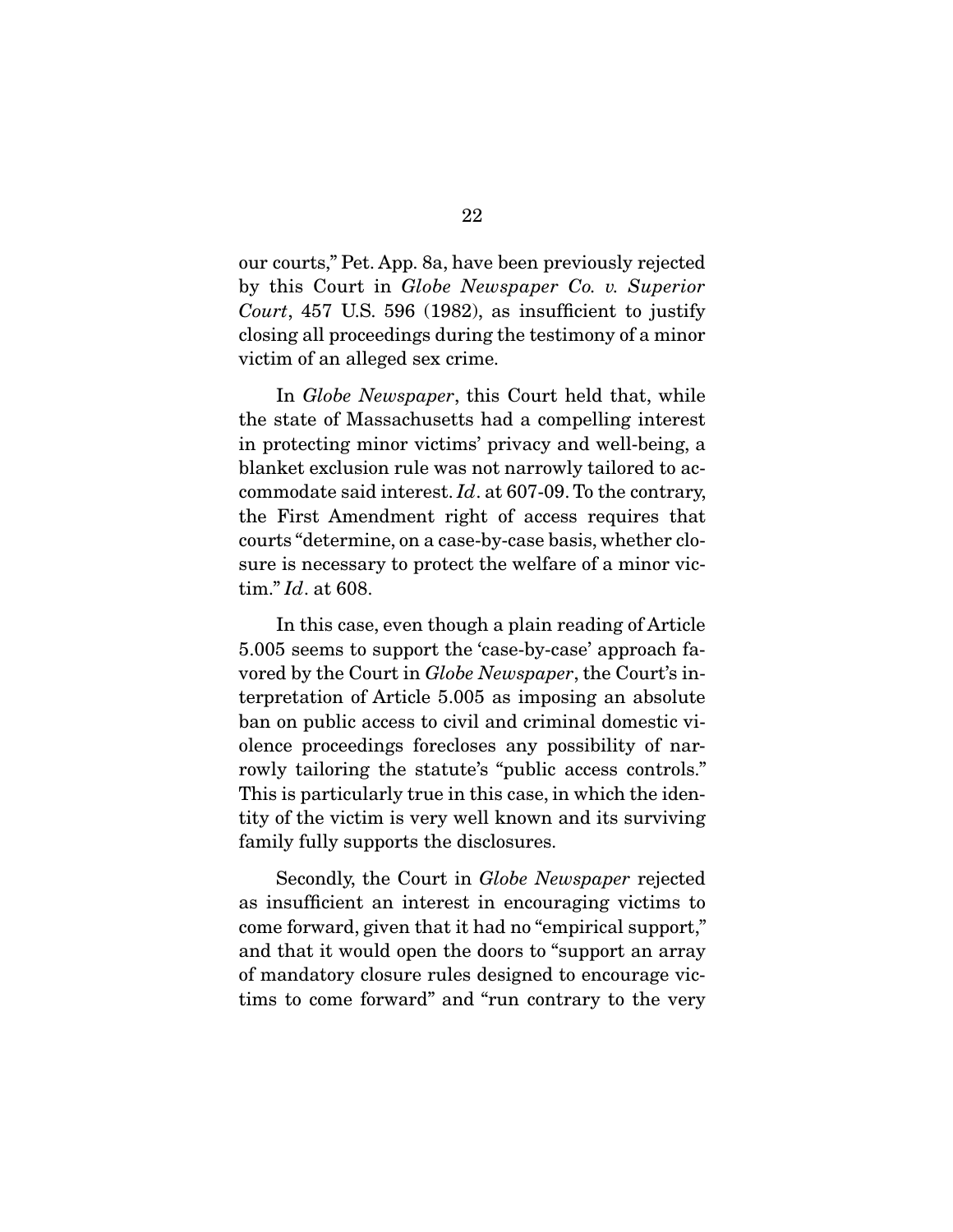## foundation of the right of access recognized in Richmond Newspapers." Globe Newspaper, 457 U.S. at 610.

 Here, as in Globe Newspaper, the Puerto Rico Supreme Court has offered no empirical support for the premise that a categorical closure of civil and criminal domestic violence proceedings is necessary to ensure that domestic violence victims come forward with their complaints. That said empirical support can be produced is dubious in itself, given that the special law that regulates domestic violence proceedings in Puerto Rico, the Domestic Abuse Prevention and Intervention Act, Act No. 54 of August 15, 1989, as amended, 8 L.P.R.A. §§ 601-664 (2020), does not require any sort of "public access controls." In fact, it was not until 2011 that Article 5.005 of the Judiciary Act of 2003 was amended to incorporate the present language mandating the creation of specialized domestic abuse courtrooms with public access controls. See Act No. 30 of 2011. While the Statement of Motives of Act No. 30 acknowledges that the efforts made by the government had not been enough to empower women to turn to the system for help – indeed, that is still not the case – none of the proffered reasons for said deficiency (lack of empathy, delays in the handling of complaints and misinformation about the rights of women) were particularly related to confidentiality concerns, and no evidence is included supporting a finding that the lack of closure of the proceedings prior to 2011 hindered in any way the ability of victims to come forward.

--------------------------------- ♦ ---------------------------------